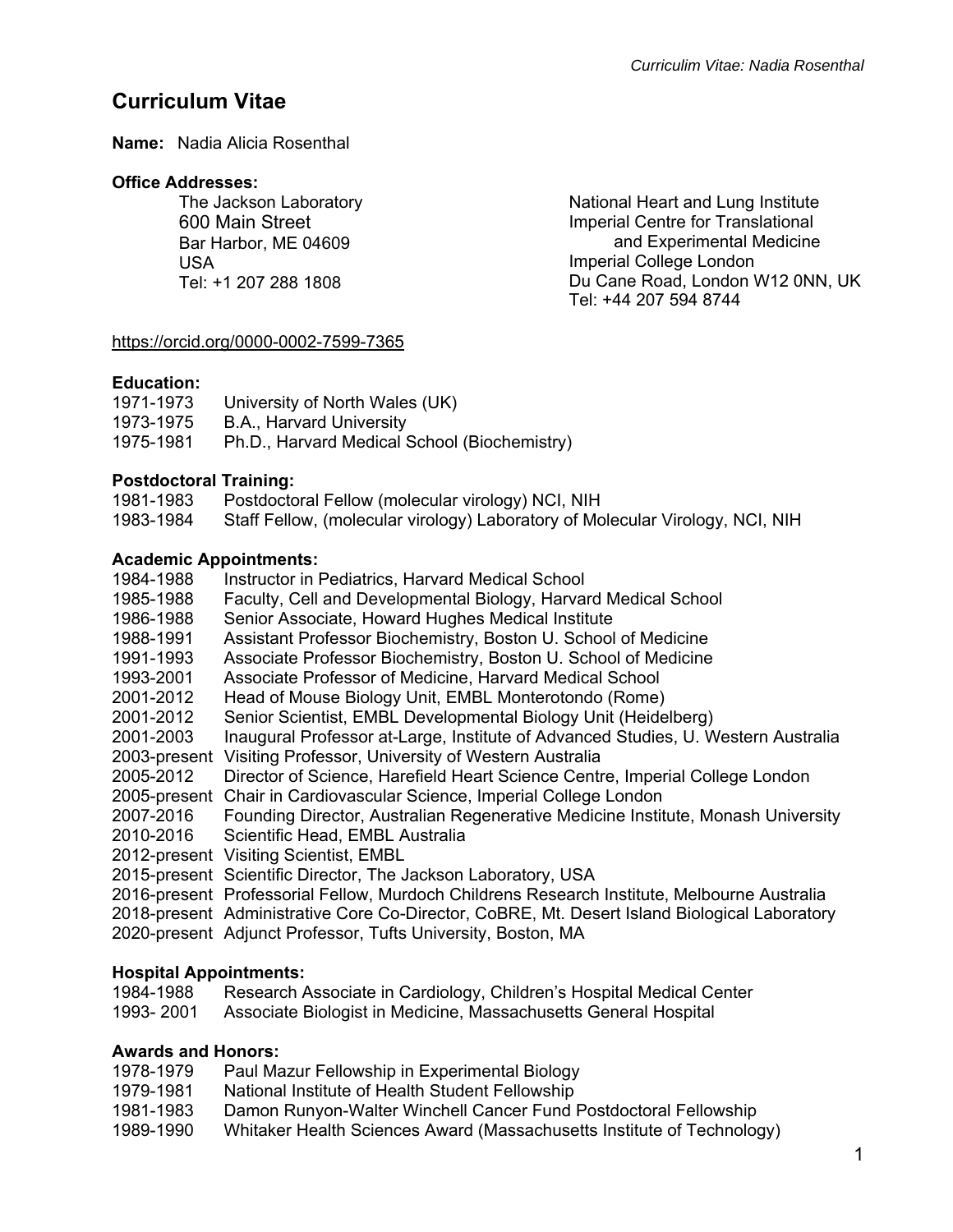- 1991-1996 Established Investigator Award, American Heart Association
- 2002 Ferrari-Soave Prize in Cell Biology (University of Torino)
- 2002 EMBO member
- 2009 NH&MRC Australia Fellow
- 2009 Doctor *honoris causa*, Université Pierre et Marie Curie, Paris
- 2010 Doctor *honoris causa,* University of Amsterdam
- 2014 Fellow of the Academy of Medical Sciences, UK
- 2015 Fellow of the Australian Academy of Health and Medical Sciences
- 2019 Doctor *honoris causa*, Bowdoin College, Maine

## **Major Committee Assignments:**

- 1989-1991 Ad hoc peer review, Genetics Study Section (member), NIH
- 1990-1993 Peer Review Committee, American Heart Association (member), MA Affiliate
- 1991-1993 Ad hoc peer review, Respiratory/Applied Physiology Study Section (member), NIH
- 1992-1993 Reviewers Reserve (member), NIH
- 1991-1992 Peer Review Committee, American Heart Association (member), NY Affiliate
- 1993-1995 Peer Review Committee, American Heart Association (member), National
- 1993-1998 Molecular Cytology Study Section (member), NIH
- 1993-1999 Peer Review Committee (member), Muscular Dystrophy Association
- 1995-2001 American Cancer Society Institutional Research Grant Committee (member)
- 2000- 2005 Scientific Advisory Committee, Genethon, Paris
- 2001- 2003 Scientific Advisory Board, Harefield Research Foundation, London
- 2001- 2003 EMBL representative, European Life Sciences Forum (ELSF)
- 2002- 2005 International Mouse Mutagenesis Consortium
- 2002 Special Advisor to the House of Lords: Select Committee on Stem Cell Research
- 2002-2006 European Group on Life Sciences (EGLS)
- 2002-2004 President-Elect, International Society of Differentiation
- 2002-2006 Grant Review Committee, Human Frontiers Science Program
- 2003-2005 Scientific Advisory Board, Genzyme
- 2003-2006 Selection Committee: Chiara D'Onofrio Prize
- 2004-2006 Scientific Advisory Board, ISMETT, Palermo
- 2004-2006 President, International Society of Differentiation
- 2004-2012 European Conditional Mouse Mutagenesis Program
- 2005-2010 Scientific Advisory Board, Institute of Advanced Studies, U. Western Australia
- 2005-2010 Grand Jury, Descartes Prize
- 2005-2015 Scientific Advisory Board, Keystone Symposia
- 2005-2009 Scientific Advisory Board, Max F. Perutz Laboratories, Vienna
- 2006-present Grand Jury, Koerber Prize
- 2007-present Scientific Advisory Board, Center for Molecular Medicine, Vienna
- 2007-present Scientific Advisory Board, Finnish Institute for Molecular Medicine (FIMM), Finland
- 2008-2010 Scientific Advisory Board, Institute of Molecular Biology Biotechnology, Heraklion
- 2010-present Scientific Advisory Committee, South Australian Health & Medical Research Inst.
- 2010-2015 Chair, Grant Review Committee, European Research Council
- 2011-present Board of Trustees, College of the Atlantic USA
- 2011-present SENS Foundation Research Advisory Board
- 2012-present Scientific Advisory Board (Chair), Max Planck Institute, Bad Nauheim
- 2013-2015 Scientific Research Council, The Jackson Laboratory, USA
- 2017-present Executive Committee, The Jackson Laboratory Cancer Center
- 2013-2018 Scientific Advisory Board, Mount Desert Island Biological Laboratories USA
- 2020-present Scientific Advisory Council, Harry Perkins Institute of Medical Research, Nedlands
- 2020-present Board of Scientific Counselors, National Heart Lung and Blood Institute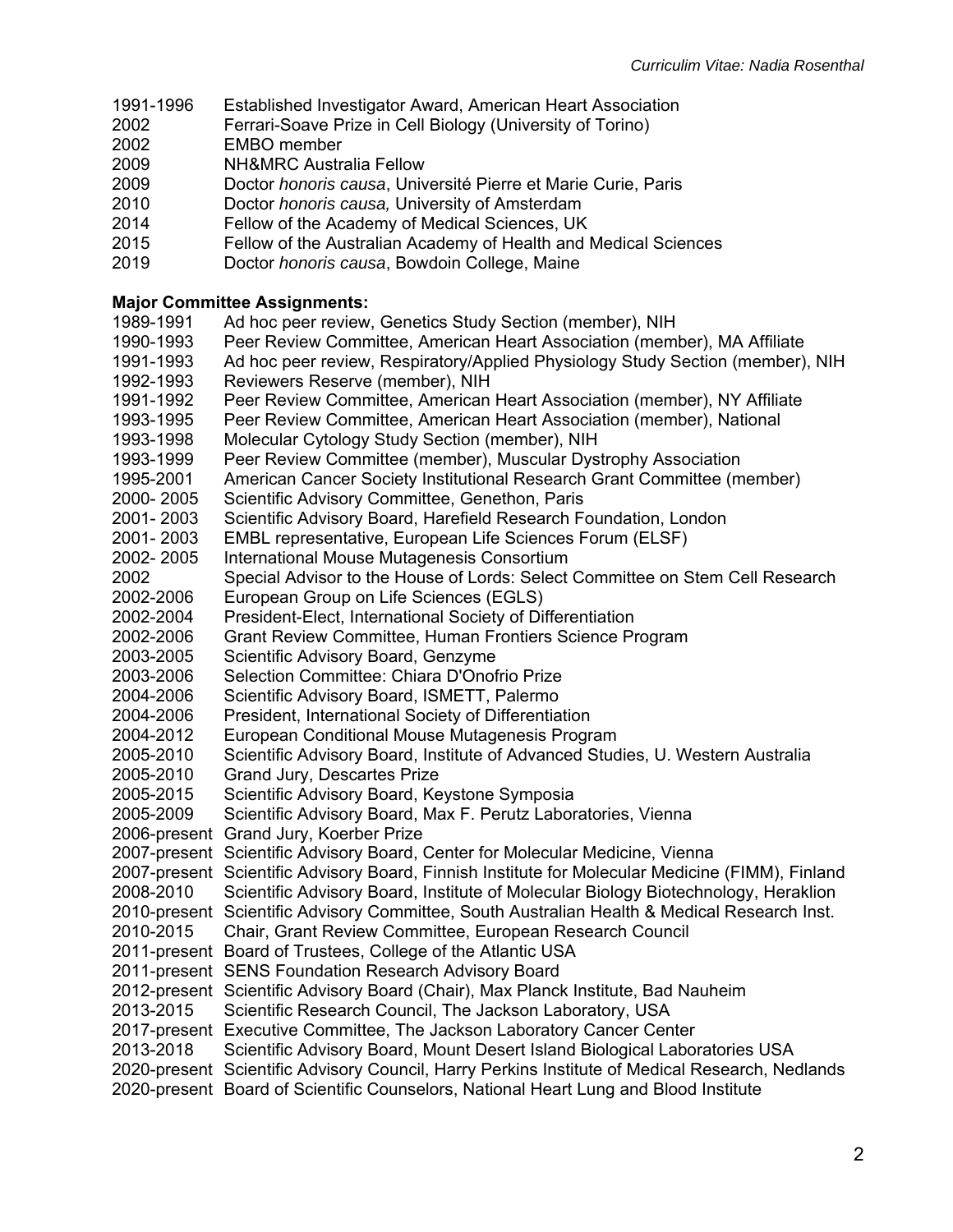## **Professional Societies:**

- 1988-present American Society for Biochemistry and Molecular Biology
- 1992-present American Society for Cell Biology
- 1994-present Society for Developmental Biology
- 1996-2005 Society for Developmental Biology (Board of Trustees)
- 1997-2001 Society for Developmental Biology (Northeastern Representative)
- 2001-2005 European Life Sciences Forum (EMBL Representative)
- 2001-present Australia and New Zealand Society for Cell and Developmental Biology
- 2002-present International Society of Differentiation
- 2002-present European Molecular Biology Organization (EMBO)
- 2015-present American Heart Association (AHA)
- 2016-present International Mammalian Genome Society (IMGC)
- 2017-present American Society of Human Genetics (ASHG)
- 2018-present American Association for the Advancement of Science

### **Editorial Boards**

- 1992-1998 Editorial Board, Molecular and Cellular Biology
- 1993-2001 Editor, New England Journal of Medicine (Consultant in Molecular Medicine)
- 1995-present Editorial Board, Developmental Biology
- 2001-present Guest Editor, BioMedNet (mouse models of diseases reviews)
- 2003-present Editorial Board, Developmental Dynamics
- 2004-present Editorial Board, Rejuvenation Research
- 2007-present Founding Editor, Disease Models and Mechanisms
- 2010-present Editorial Board, Stem Cell Research and Therapy
- 2012-present Editorial Board, Regenerative Medicine Research
- 2012-2016 Editor-in-Chief, Differentiation
- 2013-present Founding Editor, Regeneration
- 2014 Guest Editor, International Journal of Biochemistry and Cell Biology
- 2015-present Editor-in-Chief, Regenerative Medicine (Nature Partner Journal)

### **Meeting organization**

1994 Keystone Symposium on Muscle Development (Co-organizer) 1995 Society for Developmental Biology National Symposium (Co-organizer) 1996 National Institute on Aging Myogenesis Symposium (Co-organizer) 2003 EMBL Molecular Medicine: Mechanisms of Cardiovascular Disease (Co-organizer) 2004 Keystone Symposium on Cardiac Development and Disease (Co-organizer) 2007 Gordon Conference on Muscle Development (Co-organizer) 2009 Keystone Symposium on Cardiac Disease (Co-organizer) 2011 Gordon Conference on Myogenesis (Organizer) 2013 EMBO/EMBL Symposium on Cardiac Biology (Organizer) 2013 Monash-Warwick Systems Biology Workshop, Venice (Co-organizer) 2014 International Conference on Systems Biology, Melbourne (Organizer) 2014 Keystone Symposium on Skeletal/Cardiac Muscle (Co-organizer) 2018 EMBO Workshop on Tissue Regeneration and Repair (Co-organizer) 2021 Company of Biologists Workshop, Inflamm-aging (Co-organizer)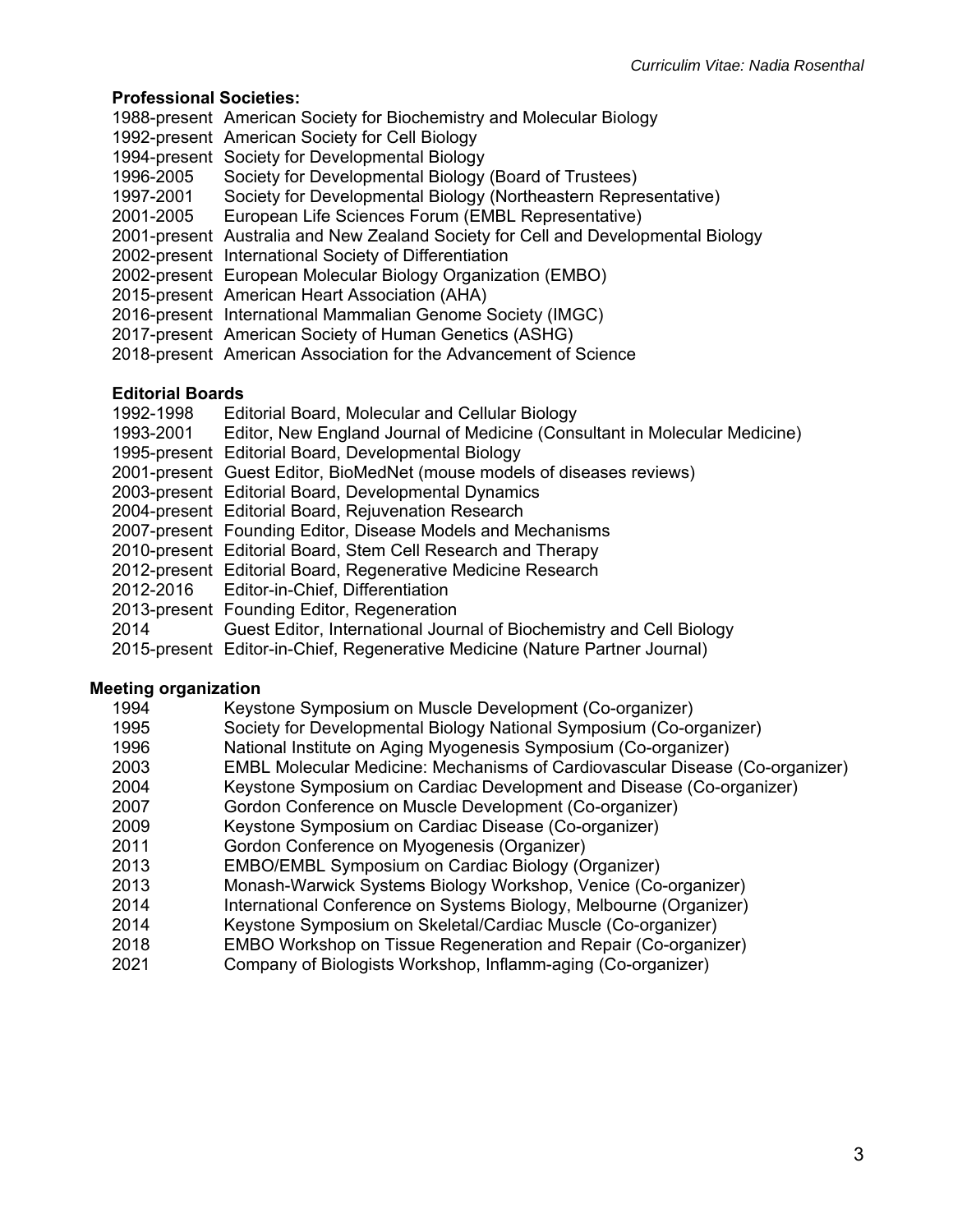- **Ongoing Research Support**  2014-2025 NIH/NCI: 5 P30 CA034196; Cancer Center Support (Core) Grant (PI: Liu; Role: Scientific Executive Committee Member)
- 2018-2023 NIH/NIGMS: 2 P20 GM104318; Comparative Biology of Tissue Repair, Regeneration and Aging (PI: Strange/Drummond; Role: Consortium PI, Co-Core Lead, Administrative Core)
- 2019-2024 NIH/NIA: 5 U01 AG022308-17; Interventions that Retard Mammalian Aging (PIs: Harrison and Rosenthal; Role: PI)
- 2020-2021 Progress Charitable Foundation, DE and Tailwinds Charitable Foundation, Inc: Humanized mouse strains for research against the SARS-CoV-2 infection. (Role: PI)
- 2020-2021 Director's Innovation Fund, The Jackson Laboratory. Mapping and Identifying Genes Uniquely Contributing to Immune Check Point Inhibitor (ICI) Induced Autoimmunity Complications (PIs: Rosenthal, Nadia and Serreze, David) (Role: Co-PI)
- 2020-2021 NIAID: Special intramural fund for generation of new COVID-19 mouse models (PI: Rosenthal)
- 2020-2021 ORIP: KOMP supplement for phenotyping new COVID-19 mouse models (PIs: Murray, Rosenthal, Braun)
- 2021-2026 Foundation Leducq Transatlantic Network of Excellence in Cardiac Research: The Inflammatory-Fibrosis Axis in Adverse LV Remodeling: translating mechanisms into new diagnostics and therapeutics (Co-PI, Rosenthal, The Jackson Laboratory, Imperial College)
- 2021-2024 British Heart Foundation Programme Grant: "The immune-modulatory role of the cardiac lymphatics in heart failure" (co-PI with Paul Riley, Oxford University to fund work at JAX and Imperial College).
- 2021-2024 Milky Way Research Foundation "Multi-omic clocks of biological age and rates of aging" (co-PI with Tony Wyss-Coray, Stanford University)
- 2021-2024 Mark Foundation: "Mapping and identifying genes uniquely contributing to immune check point inhibitor-induced autoimmunity complications" (co-PI with Dave Serreze, The Jackson Laboratory)

# **Recent Research Support**

- EU FP7 EUCOMMTOOLS: Tools for functional annotation of the mouse genome (Co-PI- Monash University)
- 2011-2018 Australian Research Council Special Research Initiative: Stem Cells Australia (Co-PI, Monash University)
- 2012-2015 Cardionet FP7 EU Marie Curie Initial Training Network (Co-PI, Imperial College)
- 2013-2016 Sponsored Research Agreement, Mesoblast Ltd. (PI Monash University)
- 2013-2018 British Heart Foundation Cardiovascular Regenerative Medicine Centre Award (Co-PI, Imperial College)
- 2013-2018 Foundation Leducq Transatlantic Network of Excellence in Cardiac Research: Cellular and Molecular Targets to Promote Cardiac Regeneration (Co-PI, Imperial College)
- 2014-2017 NH&MRC Project Grant: Congenital heart disease and cardiac stress (PI-Monash University)
- 2014-2017 NH&MRC Project Grant: The C-type lectin Mincle exemplifies a new mode of sterile inflammation in cardiovascular disease (co-PI, Monash University)
- 2018-2020 Director's Innovation Fund, The Jackson Laboratory. Structural Variation Discovery as a Resource for the Collaborative Cross (PI: Beck; Role Co-PI).
- 2019-2020 Director's Innovation Fund, The Jackson Laboratory. Establishment of a platform to evaluate cardiotoxicity of anti-cancer drugs (PI: Rosenthal)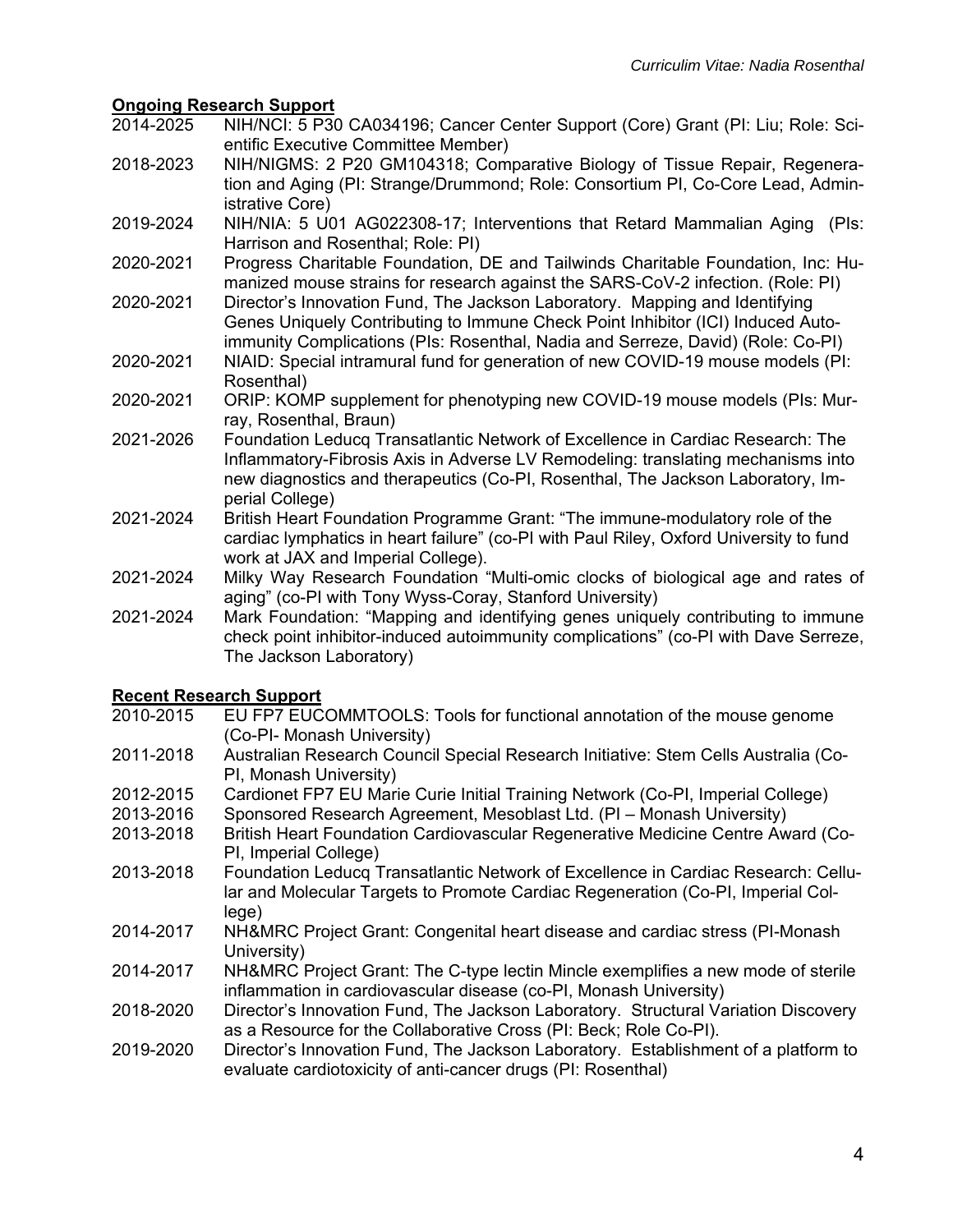# **Research contributions as an independent investigator (with major publications)**

- **Overview:** My background is in molecular biology, with principle fields of expertise in mammalian molecular genetics, developmental biology, biology of ageing, stem cells and regenerative medicine. A specific focus on skeletal muscle and heart disease in the past decade has led to discoveries with significant therapeutic potential. My major contributions are summarized below
- **Mammalian gene structure**: While a PhD student at Harvard in the 1970s, I cloned and characterised the first mammalian globin and insulin gene sequences with Walter Gilbert, who won the Nobel prize for this work. (Cell 1979, 2 papers). *Invited review Cold Spring Harbor Symp. Quant. Biol.*
- **Mammalian transcriptional control:** As a postdoctoral fellow at NIH I designed new experimental approaches building on my molecular virology expertise, that led to my discovery of the first enhancer in the human genome (Science 1983). *Invited review Methods in Enzymol*.
- **Muscle gene developmental regulation**: In my first independent lab at Harvard, we applied this approach to characterize the first downstream enhancer in a mammalian gene, and defined it as a direct target for myogenic factors (Genes and Dev. 1988). *Invited reviews Current Opinion in Cell Biol, Methods in Enzymol.*
- **Epigenetic regulation of embryonic pattern**: We provided the first evidence for an embryonic muscle patterning mechanism involving selective gene accessibility through site-specific methylation, representing a new strategy for maintaining pattern in embryonic development and an important component of tissue remodelling and regeneration in the adult (Cell 1992, Development 1995). In a related project we cloned and characterized Zbu1, a novel human muscle protein belonging to the helicase superfamily involved in regulating gene accessibility (Dev. Biol. 1996). *Invited review Trends in Cardiovasc. Med.*
- **Heart development:** We demonstrated an essential role for retinoids in vertebrate heart growth and patterning, and defined the molecular mechanisms of anteroposterior chamber specification in the developing heart (Development 1999, 2003). In 1999 I co-published a book with Prof. Richard Harvey, Heart Development, which is considered the "bible" of the field, and its sequel, Heart Development and Regeneration (2010). We characterized a novel mutation in the NKX2-5 gene associated with congenital heart disease and adult-onset cardiomyopathy.(Circ Cardiovasc Genet. 2013). We showed that cardiac fibroblasts express a unique profile of cardiogenic factors that are critical for normal heart development (Circ. Res, 2014). We defined transcriptional and metabolic perturbations in mouse models of congenital mutations in the human nkx2-5 gene *(*Differentiation 2016, JCI Insight 2017, Mol Metab. 2018). *Textbooks: Heart Development, Heart Development and Regeneration.*
- **Regulation of muscle hypertrophy, aging and regeneration**: We described novel signaling pathways responsible for the hypertrophic action of Insulin-like Growth Factor-1 (IGF-1) on skeletal muscle cells, involving the GATA family of transcription factors and the ubiquitin-proteasome pathway (Nature 1999, Nature Genetics 2001, J Clin Invest 2005, Circ Research 2005). Our work implicated the NFkB pathway in the modulation of muscle hypertrophy and regeneration (J Clin Invest 2006) established a role for specific calcineurin isoforms in muscle and heart regeneration (J Cell Biol 2007, Endocrinol 2008*)* and pinpointed muscle as a primary target of oxidative damage in ALS (Cell Metab 2008*). Invited reviews J Mol Med, Trends Immunol, NPJ Regen Med.*
- **Stem cell-mediated regeneration**: We described a stem cell-mediated repair mechanism whereby the IGF-1 increases recruitment of proliferating bone marrow cells to injured muscles, accompanied by elevated bone marrow stem cell production in response to distal trauma, readily converting co-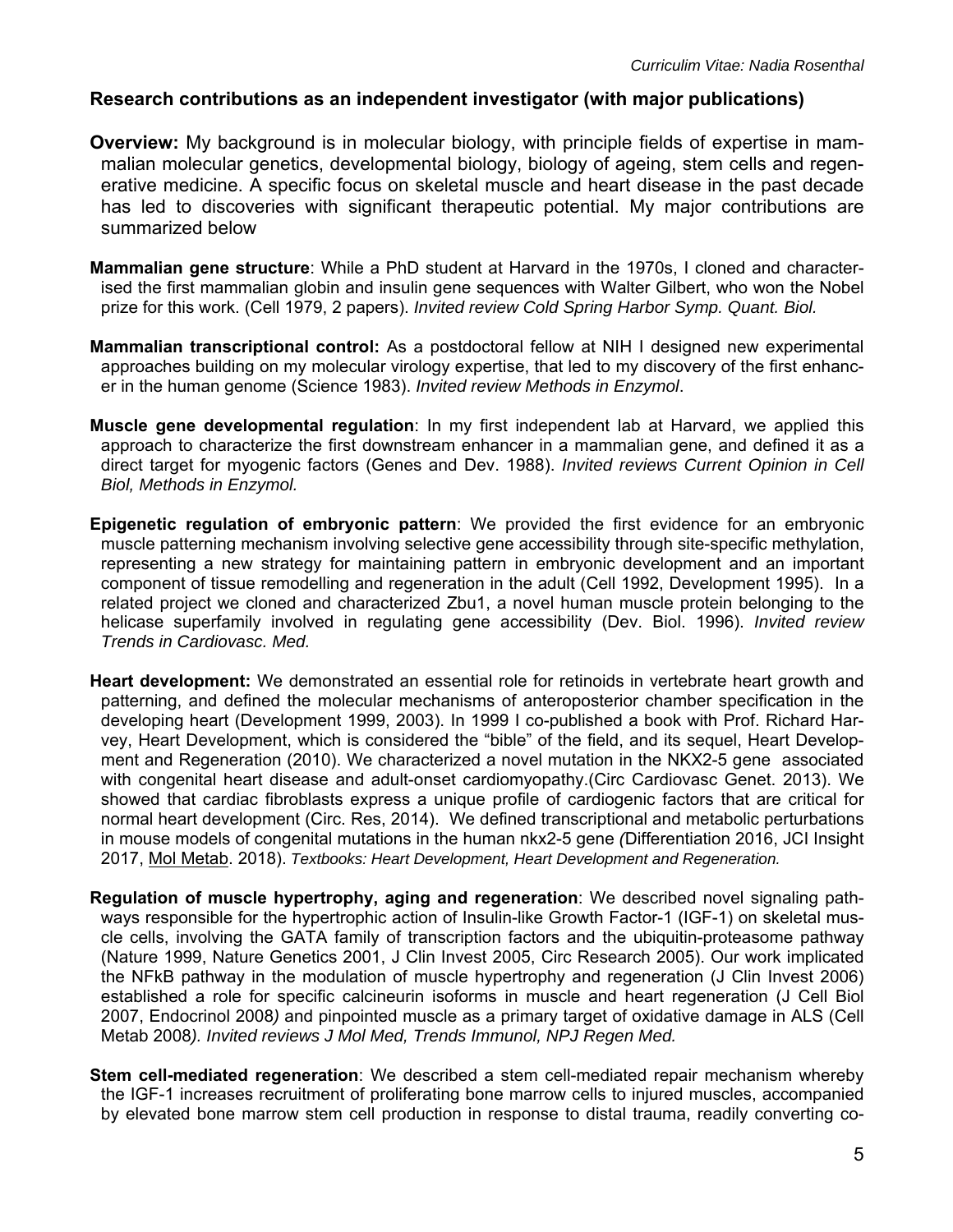cultured bone marrow to muscle (PNAS 2004). *Invited reviews: New England J Med, Scientific American, EMBO Reports, Nature Rev. Drug Discovery.* 

**Enhanced regeneration of the mammalian heart**: We have provided new insight into the pathogenesis of heart failure and offered novel therapeutic targets by exploiting the regenerative action of IGF-1 to induce repair of cardiac infarcts without scar formation, by modulation of the inflammatory response and increasing proliferative activity of endogenous cardiac progenitor cells (Circ Research 2007, 2008, BBRC 2011). IGF-1 activates the epicardium (PLoS One 2010), engages novel signaling pathways through SirT1 (Aging 2011, Aging Cell 2011), novel calcineurin isofoms (Circulation 2011), and SRF (Disease Models and Mechs 2012).

In a more clinical setting we discovered that elevated myocardial expression of follistatin-like genes is a feature of human heart failure and may be linked to both disease severity and mechanisms underlying recovery (Endocrinology 2008, J Cardiovasc Transl Res. 2012). We showed that NFkB plays an important survival role by reducing oxidative stress (Cir. Research 2010a) and implicated cell-autonomous Notch signaling in an improved regenerative response (Circ Research 2010b). We showed that IGF-1 blocks dilated cardiomyopathy through blockade of myocardial fibrosis and SRFdependent CTGF induction (Disease Models Mechs. 2012) and applied in a clinically relevant protocol (npj RegenMed 2016). We have uncovered unique characteristics of cardiac fibroblasts in cardiac regeneration (Circ. Res, 2014, 2016, Genom Data 2015, PLoS One. 2015, Cell Reports 2018, 2020(2), Circulation 2020). *Invited reviews: Disease Models Mechs, Adv Exp Med Biol, Prog Biophys Mol Biol, Proceedings Biol Sci, Biochim Biophys Acta, Development, Differentiation, NPJ Regenerative Medicine, Science Transl. Med, Frontiers Cardiovasc Med.* 

**Regeneration genetics and immune function.** We uncovered a complex interaction between local repair mechanisms and macrophages, which orchestrate the tissue repair process in both salamanders and mice (PNAS 2009, PLoS One 2012, Molecular Therapy 2015). We identified an abundant tissue macrophage population in the adult murine heart (PLoS One 2013) and implicated macrophages as a critical component of regeneration in salamander (PNAS 2013, NPJ RegenMed 2017) and in mammals (J Exp Med 2014). We have developed new models of autoimmune myocarditis (Disease Models Mechs. 2016, Circulation 2020) and used IGF-1 to suppress autoimmune disease (Disease Models Mechs 2014; EMBO Mol Med 2014) to improve immune response to myocardial infarction (Mediators of Inflammation, 2015, npj RegMed 2016).

 Using advanced flow cytometric based analyses we redefined cardiac cell composition (Circ. Research 2016) and characterized the cellulome of the mouse heart (Cell Reports 2018, 2020, Circulation 2020). We mapped the regenerative potential of the mammalian heart in genetically diverse mouse panels (npj RegenMed 2019) at the cellular level (Cell Reports 2020). We idenfitied distinct toll-like receptor signaling in the salamander response to tissue damage (Dev Dyn. 2021) and demonstrated a role for cross-prining dendritic cells in the exacerbation of immunopathology after ischemic heart damage in the mammalian heart (Circulation 2021). *Invited reviews: Stem Cell Res, Int J Biochem Cell Biol., Nature Clin Practice, Nature Medicine, Int J Biochem Cell Biol. Semin Cell Dev Biol, NPJ Regenerative Medicine, EMBO Reports, Disease Models Mechs, Nature Rev Cardiology, J Am Coll Cardiol, New Engl. J.Med.*

### **Educational contributions**

Since establishing an independent laboratory I have trained over 60 PhD students and postdoctoral fellows, and have hosted numerous high school and university students in summer work-study programs. I initiated and organized graduate and medical courses at Harvard Medical School and Boston University School of Medicine, and ran a course on genetics in modern medicine on the HST curriculum (a collaboration between Harvard Medical School and MIT). As an Editor at the New England Journal of Medicine, I established and wrote the Molecular Medicine series, and coorganized the Clinical Implications of Basic Research series, to provide our clinical readership with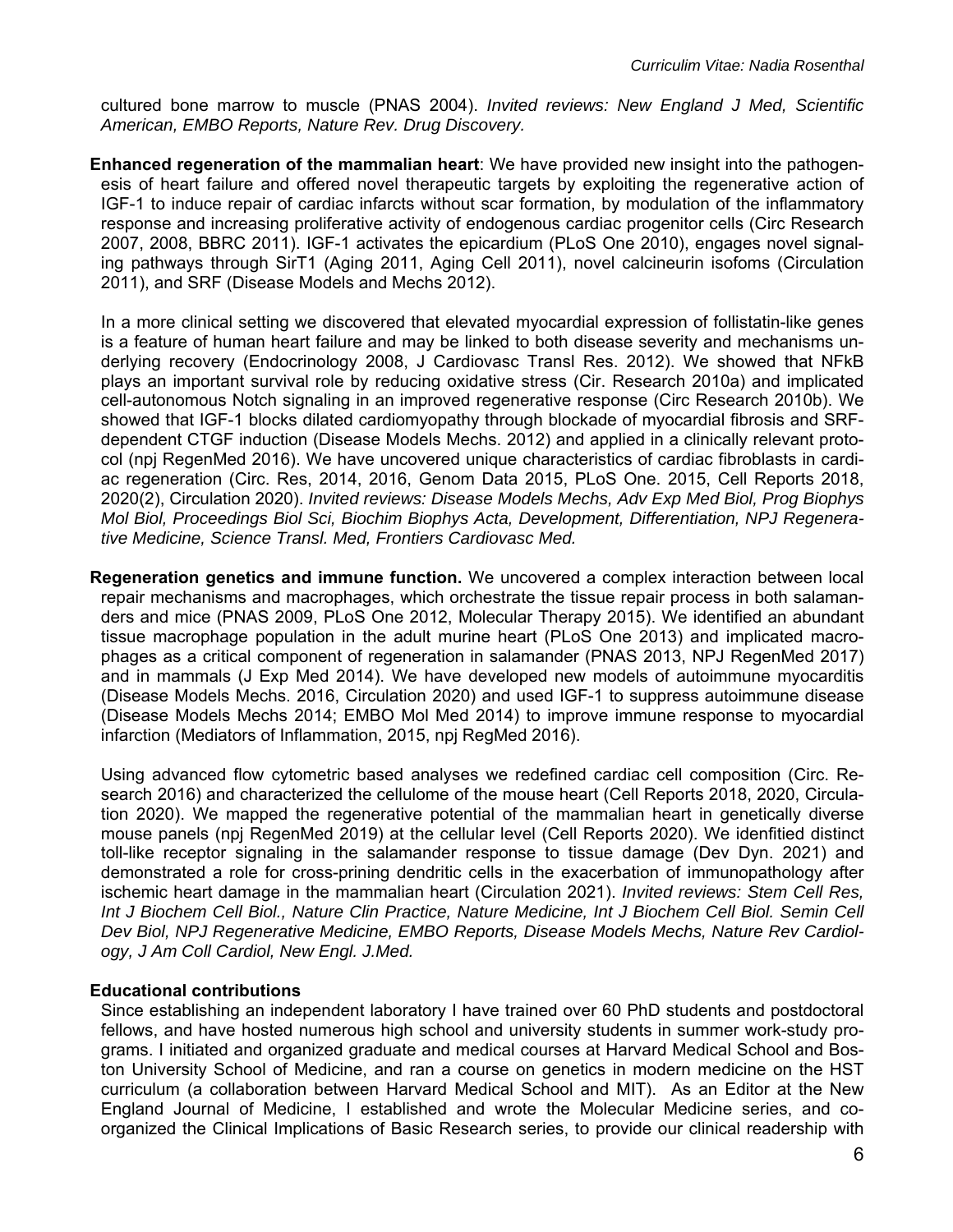the principles and current advances in medical research. I introduced mice into the curriculum of the Woods Hole Embryology Course where I served as faculty and course organized for several years. For ten years I served as faculty on the annual American Association for Cancer Research Clinical Oncology Workshop. I currently teach heart development at the annual Mouse Genetics Course at Cold Spring Harbor. In 2002 I was a guest faculty member at the Australian Developmental Biology Workshop. In 2006 I delivered the Howard Hughes Holiday Lectures on *Potent Biology: Stem Cells, Cloning and Regeneration*. At EMBL I participated in the first year graduate course, and have hosted several EMBO workshops in Rome including From Mice to Cells and Mouse Colony Management. At Imperial College I participate in a British Heart Foundation Research Excellence Award, supporting interdisciplinary postdoctoral fellowships in cardiovascular medicine. In my capacity as EMBL Australia Scientific Head I organized the annual EMBL Australia International PhD School. I currently coorganize the Jackson Laboratory McCusick Short Course.

### **Other contributions**

 **Mouse genetics in Europe:** I established EMBL's role in multiple European mouse biology initiatives including EUMORPHIA (EU Integrated Project), a 12-centre initiative to understand human molecular physiology and pathology through integrated functional genomics in the mouse model, and a successive project, EUMODIC (EU Integrated Project): undertaking a primary phenotype assessment of up to 650 mouse mutant lines as a first step towards a comprehensive functional annotation of the mouse genome. I was a founding Partner in EUCOMM (EU Integrated Project): the European Conditional Mouse Mutagenesis Program, an 11-partner project to place conditional mutations throughout the mouse genome using high-throughput technologies, and EUCOMMTOOLS, its sequel. I coordinated CREATE, an EU-supported initiative generating and organizing Cre driver mouse strains representing the first international effort in this area funded through the EU.

**EMBL Associate Membership for Australia; EMBL Australia:** I initiated and helped organize Australia's successful application for the first Associate (non-European) membership in EMBL and was elected Scientific Head of EMBL Australia, coordinating the establishment of EMBL Partner Laboratories; recruiting the EBI Associate Director Graham Cameron to establish the EMBL Australia Bioinformatics Resource at University of Queensland; supported the establishment of the Australian Bioinformatics Network; and coordinating the establishment of EMBL Australia Laboratory Nodes at the South Australian Health and Medical Research Institute, Adelaide and at University of New South Wales, Sydney, hosting internationally recruited groups.

**Editorial:** I was Editor in Chief of Differentiation, Founding Editor of Disease Models and Mechanisms and Regeneration, founded the Nature journal NPJ Regenerative Medicine, of which I am currently Editor-in-Chief (IF 7.1)

### **Advisees and Trainees:**

| Postdoctoral (44): |                           |                                                      |
|--------------------|---------------------------|------------------------------------------------------|
| 1985-1988          | Heidemarie Ernst, PhD, MD | Psychiatrist, California                             |
| 1986-1989          | Bruce Wentworth, PhD      | Director, Cardiovascular Science, Genzyme            |
| 1993-2001          | Craig Neville, PhD        | Instructor in Surgery, Mass. General Hospital        |
| 1994-1997          | Jennifer Moss, PhD        | Assistant Professor, Tufts Medical School            |
| 1994-1996          | Elena Ceccarelli, PhD     | Science and Higher Education Attache, Embassy of     |
|                    |                           | France to Finland, Helsinki                          |
| 1994-1996          | Hilary Clark, PhD         | Senior Bioinformatics Scientist, Genentech           |
| 1994-1997          | Jiang Ping, PhD           | Scientist, Advanced Cell Technology                  |
| 1996-1999          | Jose Xavier-Neto, MD, PhD | Professor, Brazilian Biosciences National Laboratory |
| 1996-1999          | Antonio Musaro, PhD       | Professor, U/Rome la Sapienza, Italy                 |
| 1998-2000          | Lana Tsao, MD             | Director, Advanced Heart Failure, St. Elizabeth's    |
|                    |                           | Medical Center/Mass. General Hospital                |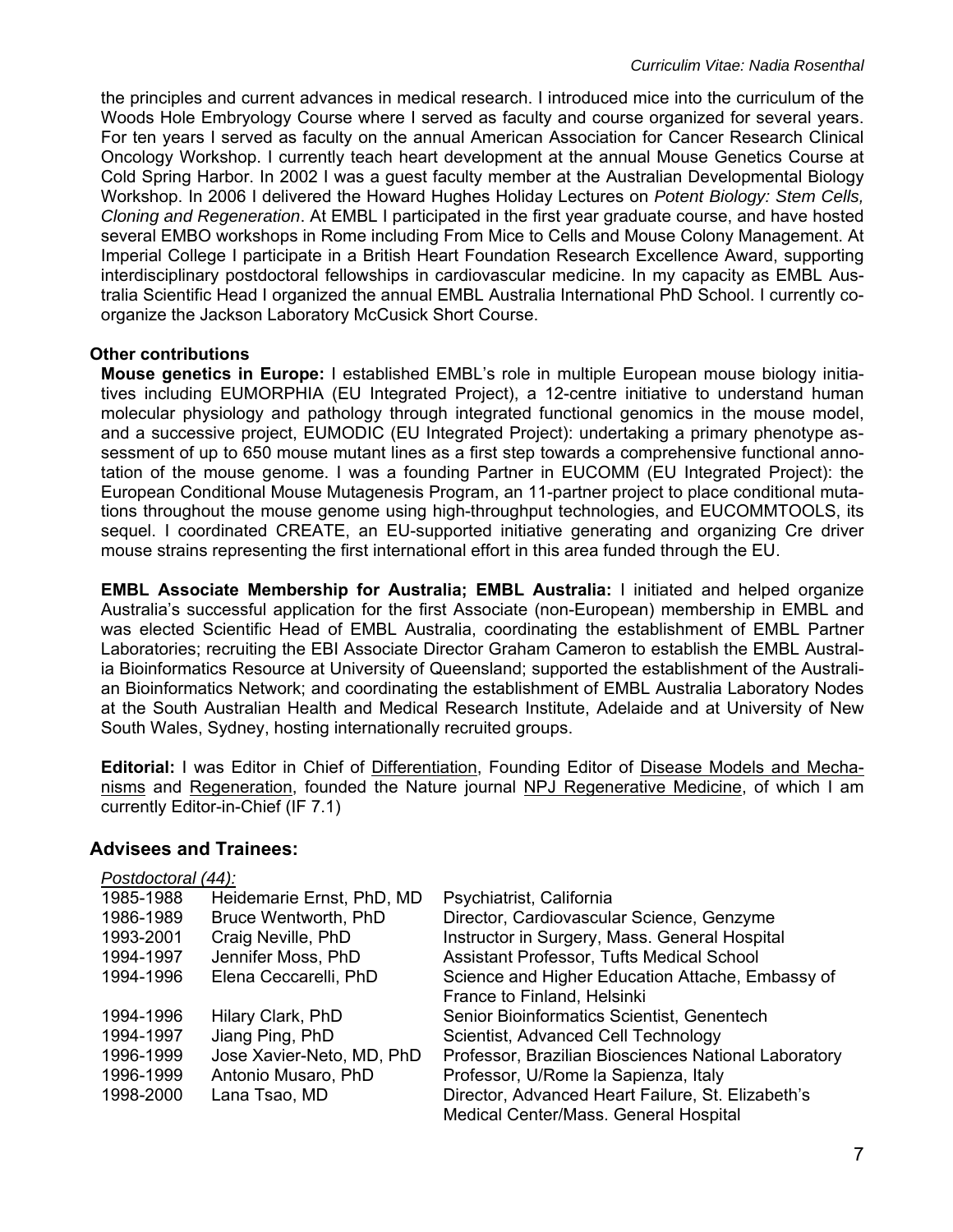| 1998-2000 | Karl McCullagh, PhD      | Lecturer in Physiology, National University of Ireland   |
|-----------|--------------------------|----------------------------------------------------------|
| 1999-2001 | Frederic Depreux, PhD    | Sen. Research Associate, Northwestern University         |
| 2000-2003 | Angelika Paul, PhD       | CEO, KiwiMotif (website design)                          |
| 2002-2003 | Joshua Downer, PhD       | Principal Software Engineer, VEO Robotics, Inc.          |
| 2002-2007 | Michele Pelosi, PhD      | INSERM, Assistance Publique-Hospital de Paris            |
| 2003-2008 | Foteini Mourkioti, PhD   | Asst Professor, Penn Institute for Regenerative          |
|           |                          | Medicine, University of Pennsylvania                     |
| 2003-2008 | Ekatarina Semenova, PhD  | Netherlands Cancer Institute, Division of Molecular      |
|           |                          | Genetics                                                 |
| 2003-2009 | Enrique Lara-Pezzi, PhD  | Faculty, CNIC, Madrid                                    |
| 2004-2010 | Pascal te Welscher, PhD  | Secondary School science teacher, Netherlands            |
| 2004-2010 | Ekaterina Salimova, PhD  | Research Fellow, Monash Biomedical Imaging               |
| 2005-2009 | Tommaso Nastasi, PhD     | Science Education Specialist, Associazione Adamas        |
|           |                          | Scienza                                                  |
| 2007-2012 | Maria Paola Santini, PhD | Staff Scientist, Cardiovascular Research Institute,      |
|           |                          | Mt. Sinai NY                                             |
| 2007-2011 | Marianne Hede, PhD       | Scientific Manager, VPCIR.com, Denmark                   |
| 2008-2010 | Kjiana Schwab, PhD       | Research Fellow, MIMR-PHI Institute, Monash              |
|           |                          | University, Melbourne                                    |
| 2008-2011 | Manlio Vinciguerra, PhD  | Principal Investigator, Centre for Translational         |
|           |                          | Medicine, BRNO, Czech Republic                           |
| 2008-2018 | Joanne Tonkin, PhD       | Cinical Trials Specialist, Sir Charles Gairdner Hospital |
|           |                          | Perth WA                                                 |
| 2009-2018 | Alexander Pinto, Ph.D.   | Head, Cardiac Cellular Systems, Baker Heart and          |
|           |                          | Diabetes Institute, Australia                            |
| 2009-2010 | Arianna Casciat, PhD     | Staff Fellow, CNR, Rome                                  |
| 2009-2012 | Elham Zarrinpashneh, PhD | Postdoctoral Fellow, Kings College London                |
| 2009-2010 | Olivia Rodrigues, PhD    | Manager, Flow Cytometry Core, Fate Therapeutics          |
| 2010-2012 | Bjarki Johanesson, PhD   | NY Stem Cell Foundation, Sen. Res. Investigator          |
| 2010-     | James Godwin, PhD        | (current - Research Scientist, JAX)                      |
| 2011-2012 | Minnie Anko, PhD         | Research Group Head, RNA Biology In Health,              |
|           |                          | Hudson Institute of Medical Research                     |
| 2011-2019 | Mauro Costa, PhD         | Gladstone Institute for Cardiovacsular Research          |
| 2011-2019 | Milena Furtado, PhD      | Research Scientist, Amgen                                |
| 2012-     | Susanne Sattler, PhD     | (current - Imperial College)                             |
| 2013-2017 | Teresa Kennedy-Lydon PhD | Research Scientist Boston Scientific, Ireland            |
| 2013-2015 | Hieu Nim, PhD            | Staff Fellow - Monash University                         |
| 2016-2018 | Muneer Hasham, PhD       | Director, PDX Core, JAX                                  |
| 2017-     | Dan Skelly, PhD          | (current – Research Scientist, JAX)                      |
| 2017-     | John Graham, PhD         | (current – Research Scientist, JAX)                      |
| 2017-2019 | Raghav Pandey, PhD       | Scientific Associate, Omnicom                            |
| 2017-     | Elvira Forte, PhD        | (current – Research Scientist, JAX)                      |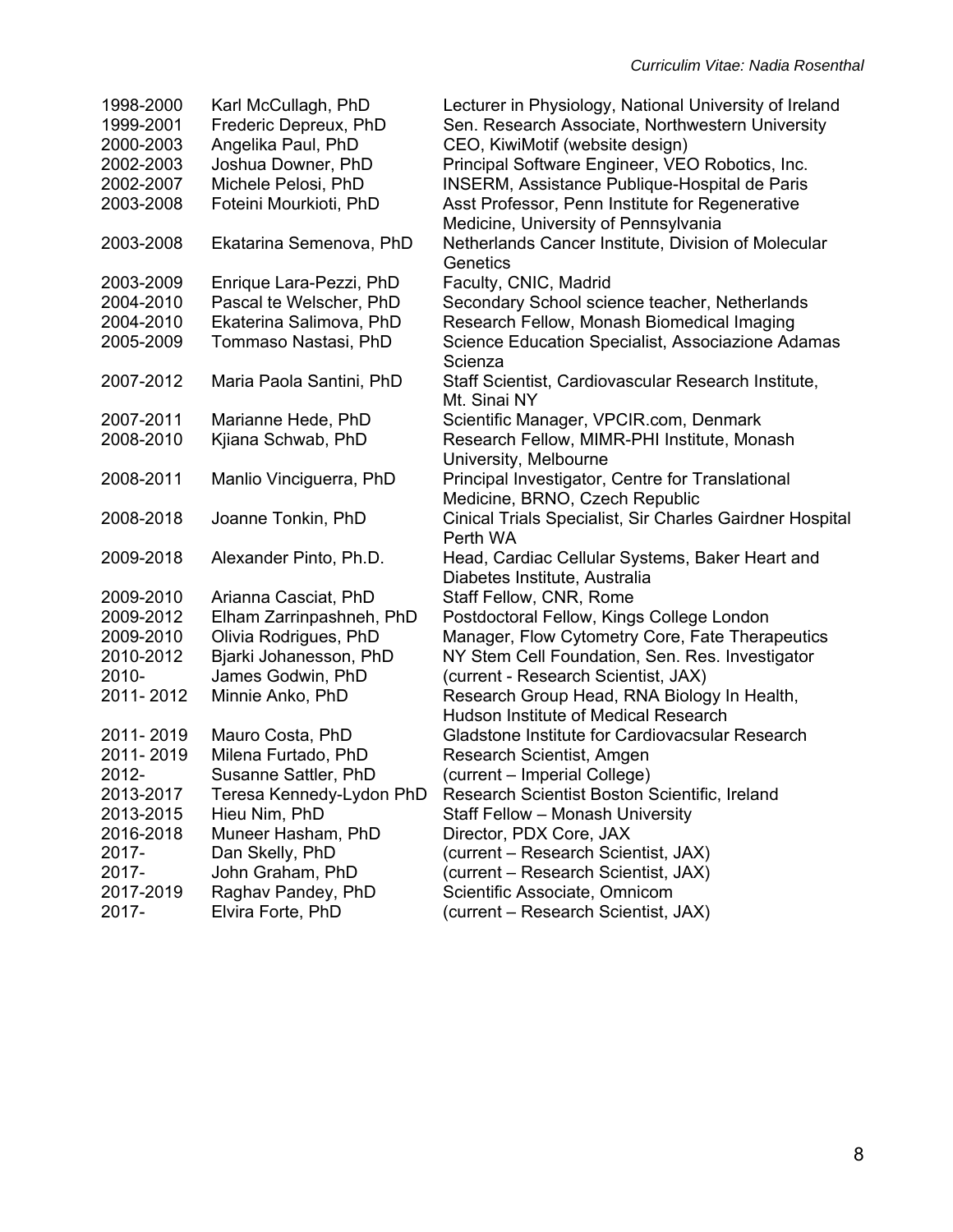|           | PhD students (32):       |                                                                     |  |  |  |
|-----------|--------------------------|---------------------------------------------------------------------|--|--|--|
| 1985-1990 | Maria Donoghue, PhD      | Professor, Georgetown University                                    |  |  |  |
| 1986-1990 | Erick Berglund, PhD      | Co-founder & CSO, Intrommune Therapeutics                           |  |  |  |
| 1987-1993 | Uta Grieshammer, PhD     | Program Officer, Tobacco-Related Disease                            |  |  |  |
|           |                          | Research Program, U. California                                     |  |  |  |
| 1989-1994 | Yonghong Xiao, PhD       | Executive Director, Data Science and Bioinformatics,                |  |  |  |
|           |                          | H <sub>3</sub> Biomedicine                                          |  |  |  |
| 1989-1995 | James Engert, PhD        | Professor, McGill University, Montreal                              |  |  |  |
| 1989-1998 | Leslie Houghton, PhD     | Faculty, Mayo Clinic                                                |  |  |  |
| 1990-1995 | Michael McGrew, PhD      | Group Leader, Roslin Institute, Edinburgh                           |  |  |  |
| 1995-1997 | Sunjay Kaushal, MD PhD   | Professor of Surgery, University of Maryland                        |  |  |  |
| 1997-2001 | Michael Shapiro, PhD     | Professor, University of Utah                                       |  |  |  |
| 2001-2006 | Maria Paola Santini, PhD | Staff Scientist, Cardiovascular Research Institute,<br>Mt. Sinai NY |  |  |  |
| 2002-2007 | Nadine Winn, PhD         | Staff, Novartis, Basel                                              |  |  |  |
| 2002-2007 | Olivier Mirabeau, PhD    | Senior Bioinformatician, Institut Curie, France                     |  |  |  |
| 2004-2009 | Paschalis Kratsios, PhD  | Assist Professor, Neurobiology, U. Chicago                          |  |  |  |
| 2005-2009 | Caterina Catela, PhD     | Instructor/Research Scientist, U. Chicago                           |  |  |  |
| 2005-2010 | Lieve Temmerman, PhD     | Postdoctoral fellow, Maastricht U.                                  |  |  |  |
| 2006-2011 | Lars Bochmann, PhD       | Scientific Communication, Profil Institut fur                       |  |  |  |
|           |                          | Stoffwechselforschung Gmbh                                          |  |  |  |
| 2006-2011 | Nicholas Lam, PhD        | Asst. Instructor, U Texas Southwestern                              |  |  |  |
| 2007-2010 | Kalyani Panse            | <b>Business School, London</b>                                      |  |  |  |
| 2008-2011 | Bhawana Poudel-          | Associate Marketing Manager, Qiagen GmbH,                           |  |  |  |
|           | Bochmann, PhD            | Germany                                                             |  |  |  |
| 2008-2012 | Jonas Lexow, PhD         | Research Governance & Quality, MRC Unit, Gambia                     |  |  |  |
| 2009-2013 | Janko Gospocic, PhD      | KMG Academic Administrator, Smilow Center for                       |  |  |  |
|           |                          | Translational Research, U. Pennsylvania                             |  |  |  |
| 2010-2013 | Tommaso Poggioli, PhD    | <b>Consultant, Boston Consulting Group</b>                          |  |  |  |
| 2012-2015 | Enrique Colon, PhD MD    | Medical resident, Poland                                            |  |  |  |
| 2012-2013 | Drew Kuraitis, MD        | Dermatology, Tulane University                                      |  |  |  |
| 2013-2017 | Ryan Debuque, PhD        | Medical student, Australia                                          |  |  |  |
| 2013-2017 | Alexei Ilinykh, PhD      | Senior Software Engineer, Venturebeat                               |  |  |  |
| 2015-     | Arianna Ferrini PhD      | Postdoctoral Research Fellow, University College                    |  |  |  |
|           |                          | London                                                              |  |  |  |
| 2017-     | Michael McLellan         | (current - Tufts/JAX)                                               |  |  |  |
| 2017-     | Liliana Brito            | (current- Imperial College)                                         |  |  |  |
| 2018-     | Ilona Sunyovszski        | (current- Imperial College)                                         |  |  |  |
| 2018-     | Amalia Sintou            | (current- Imperial College)                                         |  |  |  |
| 2019-     | Cathy Jenkins            | (current- Imperial College)                                         |  |  |  |
|           |                          |                                                                     |  |  |  |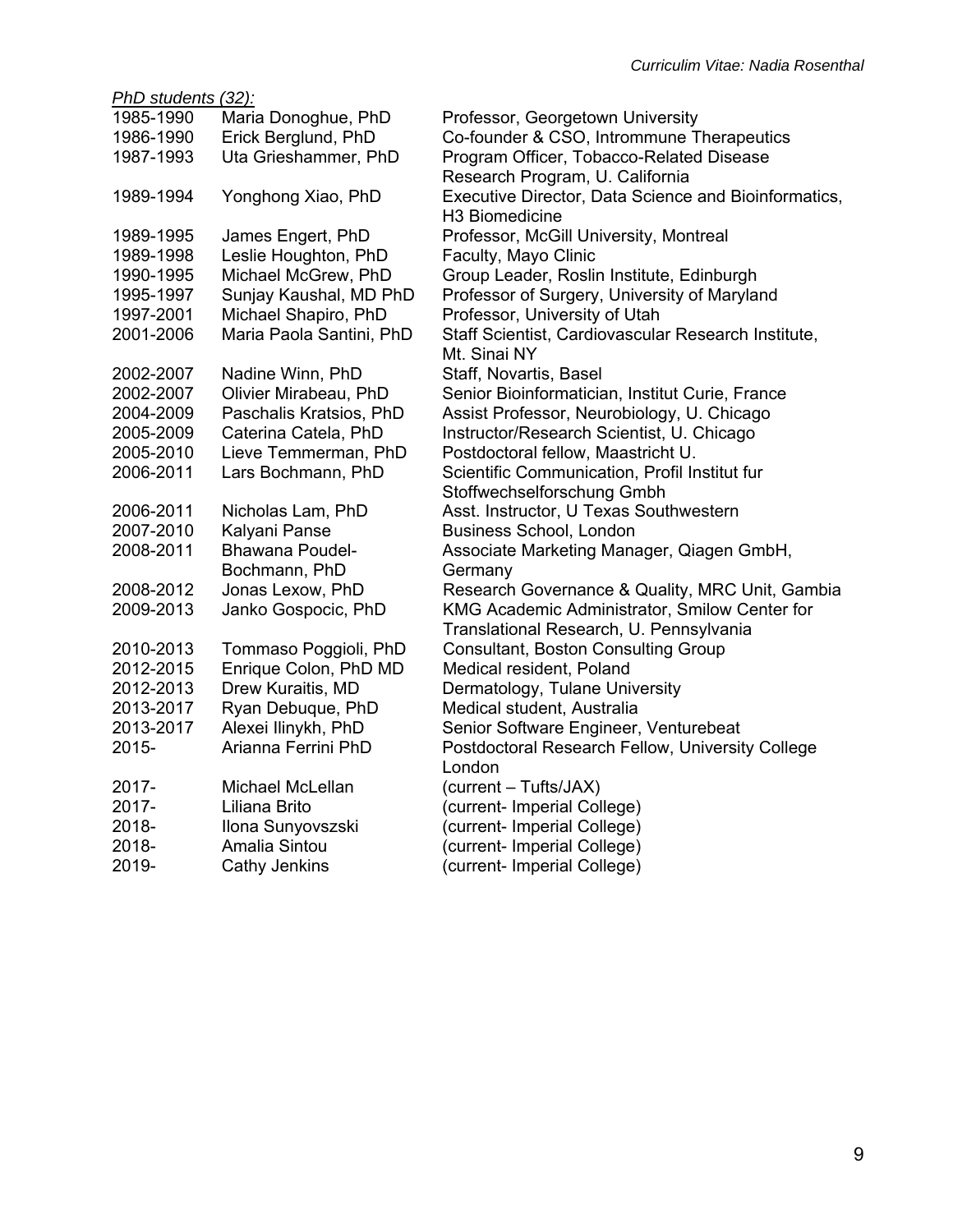# **Full Publication List**

### **Original Articles**

**Jones, WC, Rosenthal N, Rodakis G, Kafatos FC.** Evolution of two major chorion multigene families as inferred from cloned cDNA and protein sequences. Cell 1979; **18**(4):1317-32. doi: 10.1016/0092- 8674(79)90242-3. PubMed PMID: 519771.

**Hardison, RC, Butler ET, Lacy E, Maniatis T, Rosenthal N, Efstratiadis A.** The structure and evolution of four linked rabbit B-like globin genes. Cell 1979; **18**(4):1285-97. doi: 10.1016/0092-8674(79)90239-3. PubMed PMID: 519769.

**Lomedico P, Rosenthal N, Efstratiadis A, Gilbert W, Kolodner R, Tizard R.** The structure and evolution of two non-allelic rat preproinsulin genes. Cell 1979; **18**(2):545-58. doi: 10.1016/0092-8674(79)90071-0. PubMed PMID: 498284.

**Rosenthal N, Kress M, Gruss P, Khoury, G.** The BK viral enhancer element and a human cellular homolog. Science 1983; **222**(4625):749-55. doi: 10.1126/science.6314501. Review. PubMed PMID: 6314501.

**Donoghue M, Ernst, E, Wentworth B, Nadal-Ginard B, Rosenthal N**. A muscle-specific enhancer is located at the 3' end of the myosin light chain 1/3 gene locus. Genes and Dev. 1988; **2**(12B):1779-90. doi: 10.1101/gad.2.12b.1779. PubMed PMID: 3240859.

**Rosenthal N, Kornhauser J, Donoghue M, Rosen K, Merlie J.** The myosin light chain enhancer activates muscle-specific, developmentally regulated gene expression in transgenic mice. Proc. Natl., Acad. Sci. 1989; **86**(20):7780-4. doi: 10.1073/pnas.86.20.7780. PubMed PMID: 2813357; PubMed Central PMCID: PMC298154.

**Braun T, Bober E, Winter B, Rosenthal N, Arnold H.** Myf-6, a new member of the human gene family of myogenic determination factors: evidence for a gene cluster on chromosome 12. EMBO J., 1990; **9**(3):821- 31. PubMed PMID: 2311584; PubMed Central PMCID: PMC551742.

**Rosenthal N, Berglund E, Wentworth B, Donoghue M, Winter B, Braun T, Bober E, Arnold H**. A highly conserved enhancer downstream of the human MLC1/3 locus is a target for multiple myogenic factors. Nucl. Acids Res. 1990; **18**(21):6239-46. doi: 10.1093/nar/18.21.6239. PubMed PMID: 2243772; PubMed Central PMCID: PMC332487.

**Wentworth B, Donoghue M, Engert J, Berglund E, Rosenthal N.** Paired MyoD binding sites regulate myosin light chain gene expression. Proc. Natl. Acad. Sci. 1991; **88**(4):1242-6. doi: 10.1073/pnas.88.4.1242. PubMed PMID: 1847512; PubMed Central PMCID: PMC50993.

**Ernst H, Walsh K, Rosenthal N.** The myosin light chain enhancer and the skeletal actin promoter share binding sites for common nuclear factors. Mol. Cell. Biol. 1991; **11**(7):3735-44. doi: 10.1128/mcb.11.7.3735. PubMed PMID: 2046675; PubMed Central PMCID: PMC361142.

**Donoghue M, Merlie JP, Rosenthal N, Sanes JR.** Rostrocaudal gradient of transgene expression in adult skeletal muscle. Proc. Natl Acad. Sci. 1991; **88**(13):5847-51. doi: 10.1073/pnas.88.13.5847. PubMed PMID: 2062862; PubMed Central PMCID: PMC51975.

**Grieshammer U, Sassoon D, Rosenthal N**. A transgene target for positional regulators marks early rostrocaudal specification of myogenic lineages. Cell 1992; **69**(1):79-93. doi: 10.1016/0092-8674(92)90120- 2. PubMed PMID: 1313337.

**Benecke H, Flier JS, Rosenthal N, Siddle K, Klein HH, Moller DE**. Muscle-specific expression of the human insulin receptor in transgenic mice. Diabetes, 1992; **42**(1):206-12. doi: 10.2337/diab.42.1.206. PubMed PMID: 7678402.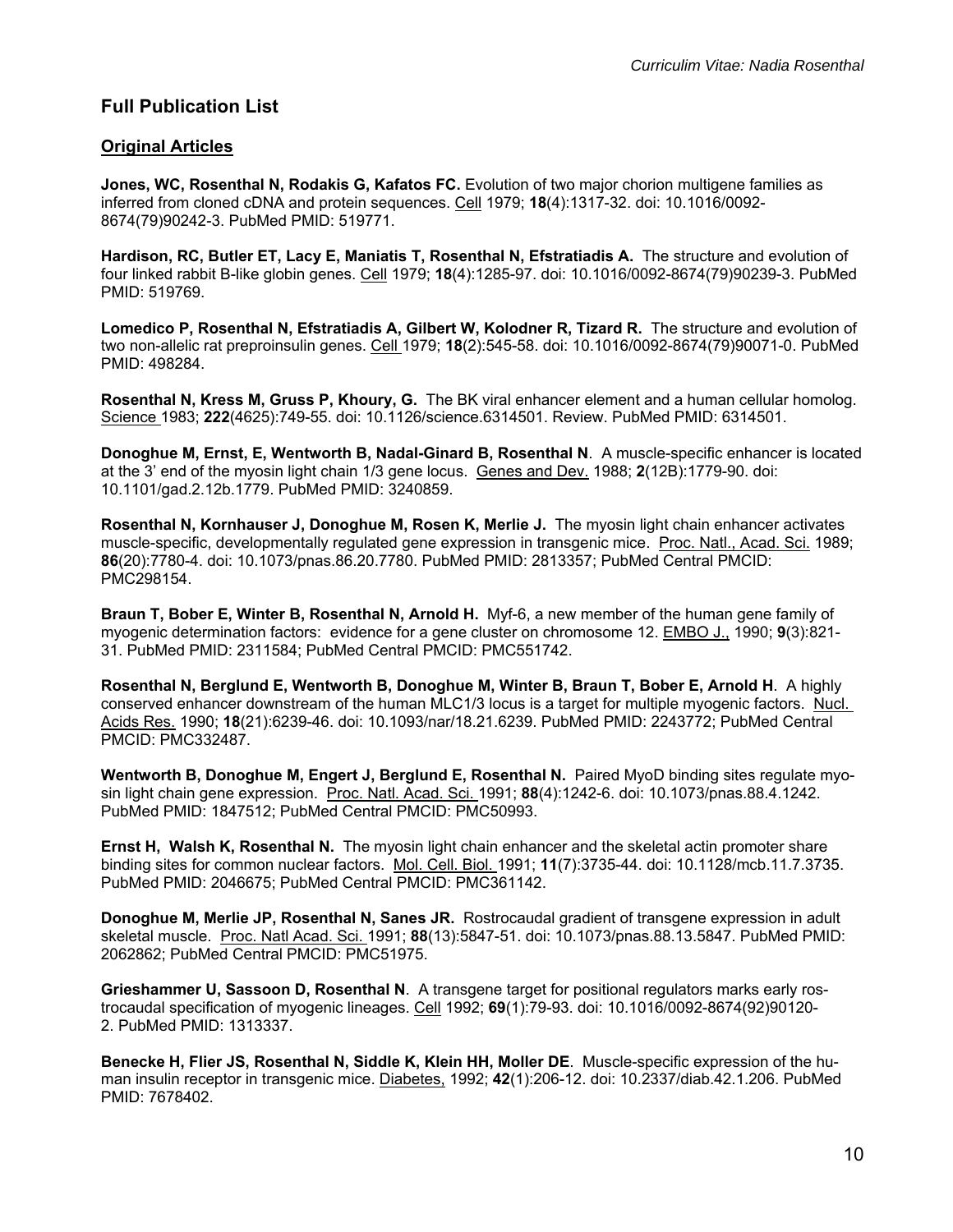**Rosen K, Rosenthal N, Villa-Komaroff L.** Specific, temporally regulated expression of the insulin-like growth factor II (IGFII) gene during muscle differentiaion. Endocrinology 1993 Aug;**133**(2):474-81. doi: 10.1210/endo.133.2.8393762. PubMed PMID: 8393762.

**McGrew M, Rosenthal N.** Quantitation of genomic methylation using ligation-mediated PCR. Biotechniques 1993; **15**(4):722-9. PubMed PMID: 8251175.

**Grieshammer U, McGrew M, Rosenthal N.** Role of methylation in maintenance of positionally restricted transgene expression in developing muscle. Development, 1995, **121**(7):2245-53. PubMed PMID: 7635067.

**Xiao Y-H, Grieshammer U, Rosenthal N.** Regulation of a muscle-specific transgene by retinoic acid. J. Cell Biol., 1995, **129**(5):1345-54. doi: 10.1083/jcb.129.5.1345. PubMed PMID: 7775578; PubMed Central PMCID: PMC2120478.

**Engert J, Servaes S, Sutrave P, Hughes S, Rosenthal N.** Activation of a muscle specific enhancer by the ski proto-oncogene Nucl. Acids. Res. 1995; **23**(15):2988-94. doi: 10.1093/nar/23.15.2988. PubMed PMID: 7659522; PubMed Central PMCID: PMC307140.

**Moss JM, Price AL, Raz E, Driever W, Rosenthal, N.** Green fluorescent protein marks skeletal muscle in murine cell lines and zebrafish. Gene 1995; **173**(1 Spec No):89-98. doi: 10.1016/0378-1119(95)00729- 6. PubMed PMID: 8707062.

**McGrew M, Bogdanova N, Hasegawa K, Hughes S, Kitsis R, Rosenthal, N.** Distinct gene expression patterns in skeletal and cardiac muscle are dependent on common regulatory sequences in the MLC1/3 locus. Mol. Cell. Biol.. 1996; **16**(8):4524-34. doi: 10.1128/mcb.16.8.4524. PubMed PMID: 8754853; PubMed Central PMCID: PMC231451.

**Neville C, Gonzales D, Houghton L, McGrew M, Rosenthal N.** Modular elements of the MLC1/3 locus confer fiber-specific transcriptional regulation in transgenic mice. Dev. Genet. 1996; **19**(2):157-62. doi: 10.1002/(SICI)1520-6408(1996)19:2<157::AID-DVG7>3.0.CO;2-8. PubMed PMID: 8900048.

**Engert J, Berglund E, Rosenthal N.** Proliferation precedes differentiation in IGF-1 stimulated myogenesis. J. Cell Biol. 1996; **135**(2):431-40. doi: 10.1083/jcb.135.2.431. PubMed PMID: 8896599; PubMed Central PMCID: PMC2121039.

**Gong X, Kaushal S, Ceccarelli E, Bogdanova N, Clark H, Khatib Z, Valentine M, Look T, Rosenthal N.** Developmental regulation of Zbu1/HIP116, a DNA-binding member of the SWI2/SNF2 family. Dev. Biol, 1997; **183**(2):166-82. doi: 10.1006/dbio.1996.8486. PubMed PMID: 9126292.

**Slack JP, Grupp IL, Ferguson DG, Rosenthal N, Kranias EG.** Ectopic expression of phospholamban in fast-twitch skeletal muscle alters sarcoplasmic reticulum Ca2+ transport and muscle relaxation. J. Bio. Chem., 1997; **272**(30):18862-8. doi: 10.1074/jbc.272.30.18862. PubMed PMID: 9228063.

**Moss JB, Xavier-Neto J, Shapiro M, Rosenthal N.** Dynamic patterns of retinoic acid synthesis and response in the developing vertebrate heart. Dev. Biol. 1998; **199**(1):55-71. doi: 10.1006/dbio.1998.8911. Pub-Med PMID: 9676192.

**Barton-Davis E, Shoturma D, Musaro A, Rosenthal N, Sweeney L.** Viral mediated expression of IGF-1 blocks age-related loss of skeletal muscle function. Proc. Natl. Acad. Sci. 1998; **95**(26):15603-7. doi: 10.1073/pnas.95.26.15603. PubMed PMID: 9861016; PubMed Central PMCID: PMC28090.

**Musaro A, Rosenthal N.** Maturation of the myogenic program is induced by postmitotic expression of insulinlike growth factor I Mol. Cell. Biol. 1999; **19**(4):3115-24. doi: 10.1128/mcb.19.4.3115. PubMed PMID: 10082578; PubMed Central PMCID: PMC84105.

**Xavier-Neto J, Neville C, Shapiro M, Houghton L, Wang, GF, Nikovits W, Stockdale F, Rosenthal N.** A retinoic acid-inducible transgenic marker of sino-atrial development in the mouse heart. Development 1999; **12** (12):2677-87. PubMed PMID: 10331979.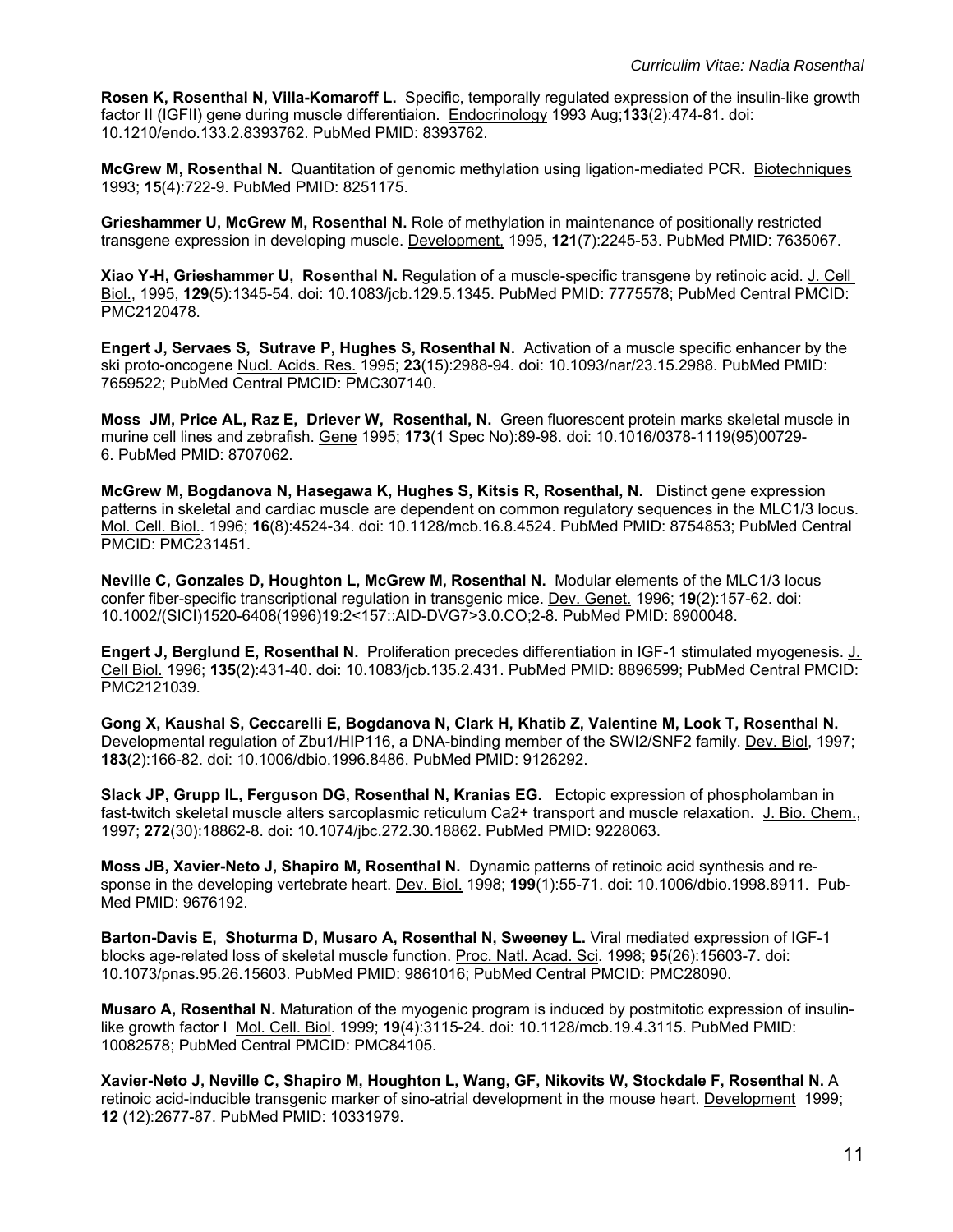**Ceccarelli E, McGrew M, Nguyen T, Grieshammer U,Nguyen T, Horgan D, Hughes S, Rosenthal N.** An E box comprises a positional sensor for regional differences in skeletal muscle gene expression and methylation Dev. Biol., 1999; **213**(1):217-29. doi: 10.1006/dbio.1999.9345. PubMed PMID: 10452859.

**Musaro A, McKullagh K, Naya F, Olson EN, Rosenthal N.** IGF-1 induces skeletal myocyte hypertrophy through calcineurin in association with GATA-2 and NF-ATc1. Nature 1999; **400**(6744):581-5. doi: 10.1038/23060. PubMed PMID: 10448862.

**Houghton L., Rosenthal N.** Regulation of a muscle-specific transgene by persistent expression of Hox genes in post-natal murine limb muscle. Developmental Dynamics, 1999, **216**(4-5):385-97. doi: 10.1002/(SICI)1097- 0177(199912)216:4/5<385::AID-DVDY7>3.0.CO;2-G. PubMed PMID: 10633858.

**Tsao L, Neville C, Musaro A, McCullagh, K, Rosenthal N.** Revisiting calcineurin and human heart failure. Nature Medicine, 2000; **6**(1):2-3. doi: 10.1038/71478. PubMed PMID: 10613792.

**Xavier-Neto J, Shapiro M, Houghton L, Rosenthal N.** Sequential programs of retinoic acid synthesis in the myocardial and epicardial layers of the developing avian heart. Developmental Biology, 2000, **219**(1):129- 41. doi: 10.1006/dbio.1999.9588. PubMed PMID: 10677260.

**Musaro A, McCullagh K, Houghton L, Barton ER, Sweeney HL, Rosenthal N.** Localized IGF-I transgene expression sustains hypertrophy and regeneration in senescent skeletal muscle. Nature Genetics, 2001, **27** (2):195-200. doi: 10.1038/84839. PubMed PMID: 11175789.

**Bruneau BG, Bao ZZ, Fatkin D, Xavier-Neto J, Georgakopoulos D, Maguire CT, Berul CI, Kass DA, Kuroski-de Bold ML, de Bold AJ, Conner DA, Rosenthal N, Cepko CL, Seidman CE, Seidman JG.** Cardiomyopathy in Irx4-deficient mice is preceded by abnormal ventricular gene expression. Mol Cell Biol. 2001, **21** (5):1730-6. doi: 10.1128/MCB.21.5.1730-1736.2001. PubMed PMID: 11238910; PubMed Central PMCID: PMC86719.

**Paul AC, Rosenthal N.** Different modes of hypertrophy in skeletal muscle fibers. J. Cell Biol. 2002, **156** (4):751-60. doi: 10.1083/jcb.200105147. PubMed PMID: 11839766; PubMed Central PMCID: PMC2174086.

**Jiang P, Song J, Gu G, Slonimsky E, Li E, Rosenthal N.** Targeted deletion of the MLC1f/3f downstream enhancer results in precocious MLC expression and mesoderm ablation. Dev Biol. 2002, **243**(2):281-93. doi: 10.1006/dbio.2002.0574. PubMed PMID: 11884037.

**Barton ER, Morris L, Musaro A, Rosenthal N, Sweeney HL.** Muscle-specific expression of insulin-like growth factor I counters muscle decline in mdx mice. J. Cell Biol. 2002, **157**(1):137-48. doi: 10.1083/jcb.200108071. PubMed PMID: 11927606; PubMed Central PMCID: PMC2173262.

**Prevot V, Rio C, Cho GJ, Lomniczi A, Heger S, Neville CM, Rosenthal N, Ojeda SR, Corfas G.** Normal female sexual development requires neuregulin erbB receptor signaling in hypothalamic astrocytes. J. Neurosci. 2002, **23**(1):230-9. PubMed PMID: 12514220; PubMed Central PMCID: PMC6742140.

**Shapiro M, Henken J, Rosenthal N.** Developmental basis of evolutionary digit loss in an Australian lizard. J. Exp. Zoolog. 2003, **297**(1):48-56. doi: 10.1002/jez.b.19. PubMed PMID: 12955843.

**Hochgreb T, Linhares VL, Menezes DC, Sampaio AC, Yan CY, Cardoso W, Rosenthal N, Xavier-Neto J.** A caudorostral wave of RALDH2 conveys anteroposterior information to the cardiac field. Development 2003, **130**(22):5363-74. doi: 10.1242/dev.00750. PubMed PMID: 13129847.

**Auwerx J, Avner P, Baldock R, Ballabio A, Balling R, Barbacid M, Berns A, Bradley A, Brown S, Carmeliet P, Chambon P, Cox R, Davidson D, Davies K, Duboule D, Forejt J, Granucci F, Hastie N, de Angelis MH, Jackson I, Kioussis D, Kollias G, Lathrop M, Lendahl U, Malumbres M, von Melchner H, Muller W, Partanen J, Ricciardi-Castagnoli P, Rigby P, Rosen B, Rosenthal N, Skarnes B, Stewart AF, Thornton J, Tocchini-Valentini G, Wagner E, Wahli W, Wurst W.** The European dimension for the mouse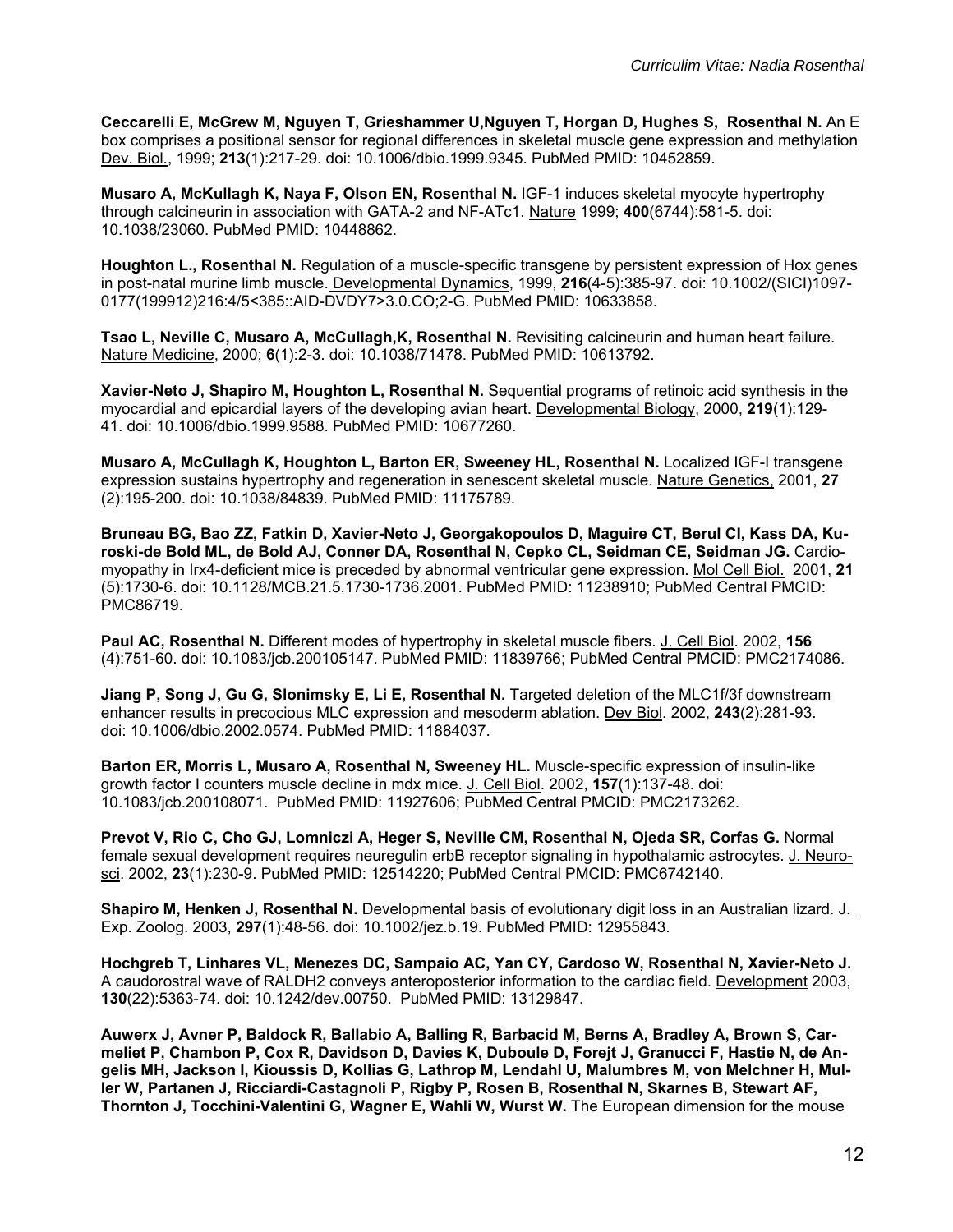genome mutagenesis program. Nat Genet. 2004, **36**(9):925-7. doi: 10.1038/ng0904-925. PubMed PMID: 15340424; PubMed Central PMCID: PMC2716028.

**Musaro A, Giacinti C, Borsellino G, Dobrowolny G, Pelosi L, Coletta M, Cossu G, Bernardi G, Battistini L, Molinaro M, Rosenthal N.** Stem cell-mediated muscle regeneration is enhanced by local isoform of insulinlike growth factor 1. Proc. Natl. Acad. Sci 2004, **101**(5):1206-10. doi: 10.1073/pnas.0303792101. PubMed PMID: 14745025; PubMed Central PMCID: PMC337031.

**Shavlakadze T, White J, Hoh JF, Rosenthal N, Grounds MD.** Targeted expression of insulin-like growth factor-I reduces early myofiber necrosis in dystrophic mdx mice. Mol Ther. 2004, **10**(5):829-43. doi: 10.1016/j.ymthe.2004.07.026. PubMed PMID: 15509501.

**Turrini P, Monego G, Gonzalez J, Cicuzza S, Bonanno G, Zelano G, Rosenthal N, Paonessa G, Laufer R, Padron J.** Human hepatocytes in mice receiving pre-immune injection with human cord blood cells. Biochem Biophys Res Commun. 2005, **326**(1):66-73. doi: 10.1016/j.bbrc.2004.10.204. PubMed PMID: 15567153.

**Dobrowolny G, Giacinti C, Pelosi L, Nicoletti C, Barberi L, Molinaro M, Rosenthal N, a Musarò A.** Muscle expression of a local Igf-1 isoform protects motor neurons in an ALS mouse model. J. Cell. Biol**.** 2005,**168** (2):193-9. doi: 10.1083/jcb.200407021. PubMed PMID: 15657392; PubMed Central PMCID: PMC2171577.

**Song YH, Li Y, Du J, Mitch WB, Rosenthal N, Delafontaine P.** Muscle-specific expression of IGF-1 blocks angiotensin II-induced skeletal muscle wasting. J Clin Invest. 2005, **115**(2):451-8. doi: 10.1172/JCI22324. PubMed PMID: 15650772; PubMed Central PMCID: PMC544037.

**Song YH, Godard M, Li Y, Richmond SR, Rosenthal N, Delafontaine P.** Insulin-like growth factor I-mediated skeletal muscle hypertrophy is characterized by increased mTOR-p70S6K signaling without increased Akt phosphorylation. J Investig Med. 2005, **53**(3):135-42. doi: 10.2310/6650.2005.00309. PubMed PMID: 15921033; PubMed Central PMCID: PMC3228637.

**Scicchitano BM, Spath L, Musaro A, Molinaro M, Rosenthal N, Nervi C, Adamo S.** Vasopressindependent myogenic cell differentiation is mediated by both Ca2+/Calmodulin-dependent kinase and Calcineurin pathways. Mol Biol Cell. 2005,**16**(8):3632-41. doi: 10.1091/mbc.e05-01-0055. PubMed PMID: 15930130; PubMed Central PMCID: PMC1182303.

**Schulze PC, Fang J, Kassik K, Gannon J, Cupesi M, MacGillivray C, Lee T, and Rosenthal N.** Transgenic overexpression of locally acting insulin-like growth factor-1 Inhibits ubiquitin-mediated muscle atrophy in chronic ventricular dysfunction. Circ. Research. 2005 **97**(5):418-26. doi: 10.1161/01.RES.0000179580.72375.c2. PubMed PMID: 16051886.

**Mourkioti F, Kratsios P, Luedde T, Song Y-H, Delafontaine P, Adami R, Parente V, Bottinelli R, Pasparakis M, Rosenthal N.** Targeted ablation of IKK2 improves skeletal muscle strength, maintains mass and promotes regeneration. J. Clin. Invest. 2006, **116**(11):2945-54. doi: 10.1172/JCI28721. PubMed PMID: 17080195; PubMed Central PMCID: PMC1626136.

**Musaro A, Dobrowolny G, Rosenthal N.** The neuroprotective effects of a locally acting IGF-1 isoform. Exp Gerontol. 2007. **42**(1-2):76-80. doi: 10.1016/j.exger.2006.05.004. PubMed PMID: 16782294.

**Pelosi L, Giacinti C, Nardis C, Borsellino G, Rizzuto E, Nicoletti C, Wannenes F, Battistini L, Rosenthal N, Molinaro M, Musarò** A. Local expression of IGF-1 accelerates muscle regeneration by rapidly modulating inflammatory cytokines and chemokines. FASEB J. 2007, **21**(7):1393-402. doi: 10.1096/fj.067690com. PubMed PMID: 17264161.

**Mirabeau O, Perlas E, Severini C, Audero E, Gascuel O, Possenti R, Birney E, Rosenthal N, Gross C.** Identification of novel peptide hormones in the human proteome by hidden Markov model screening. Genome Res. 2007, **17**(3):320-7. doi: 10.1101/gr.5755407. PubMed PMID: 17284679; PubMed Central PMCID: PMC1800923.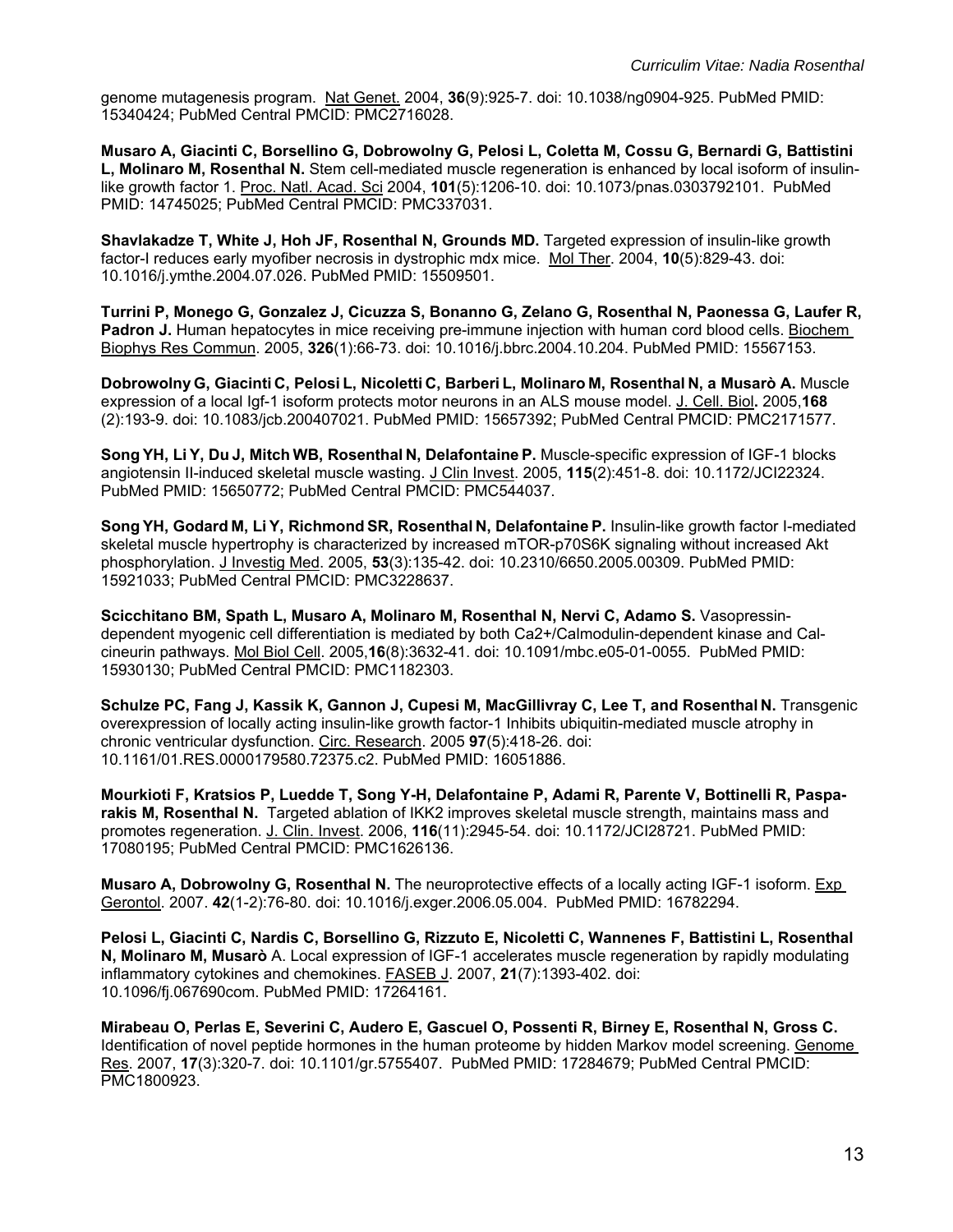**Santini MP, Tsao L, Monassier L, Theodoropoulos C, Carter J, Lara-Pezzi E, Slonimsky E, Salimova E, Delafontaine P, Song Y-H, Bergman M, Freund C, Suzuki K, Rosenthal N**. Enhancing repair of the mammalian heart. Circ. Research 2007, **100**(12):1732-40. doi: 10.1161/CIRCRESAHA.107.148791. PubMed PMID: 17525368; PubMed Central PMCID: PMC3227120.

**Pelosi M, Marampon F, Zani MB, Prudente S, Perlas E, CaputoV, Cianetti L, Berno V, Narumiya S, Kang S, Musarò A, Rosenthal N.** ROCK2 and its alternatively spliced isoform ROCK2m positively control the maturation of the myogenic program. Mol. Cell. Biol., 2007 **27**(17):6163-76. doi: 10.1128/MCB.01735-06. PubMed PMID: 17606625; PubMed Central PMCID: PMC1952159.

**Reuveni E, Carola V, Banchaabouchi MA, Rosenthal N, Hancock JM, Gross C.** Phenostat - visualization and statistical tool for analysis of phenotyping data. Mamm. Genome 2007 **18**(9):677-81. doi: 10.1007/s00335- 007-9042-4. Epub 2007 Aug 3. PubMed PMID: 17674099.

**Lara-Pezzi E, Winn N, Paul A, McCullagh K, Slominsky E, Santini MP, Mourkioti F, Sarathchandra P, Fukushima S, Suzuki K, Rosenthal N.** A naturally occurring calcineurin variant inhibits FoxO activity and enhances skeletal muscle regeneration. J Cell Biol. 2007 **179**(6):1205-18. doi: 10.1083/jcb.200704179. Pub-Med PMID: 18086917; PubMed Central PMCID: PMC2140042.

**Burchfield JS, Iwasaki M, Koyanagi M, Urbich C, Rosenthal N, Zeiher AM, Dimmeler S.** Interleukin-10 from transplanted bone marrow mononuclear cells contributes to cardiac protection after myocardial infarction. Circ Research. 2008 **103**(2):203-11. doi: 10.1161/CIRCRESAHA.108.178475. PubMed PMID: 18566343.

**Lara-Pezzi E, Felkin LF, Birks EJ, Sarathchandra P, Panse KD, George R, Hall J, Yacoub MH, Rosenthal N Barton P.** Expression of follistatin-related genes is altered in heart failure. Endocrinology 2008,**149** (11):5822-7. doi: 10.1210/en.2008-0151. PubMed PMID: 18617621.

**Mandillo S, Tucci V, Hölter SM, Meziane H, Banchaabouchi MA, Kallnik M, Lad HV, Nolan PM, Ouagazzal AM, Coghill EL, Gale K, Golini E, Jacquot S, Krezel W, Parker A, Riet F, Schneider I, Marazziti D, Auwerx J, Brown SD, Chambon P, Rosenthal N, Tocchini-Valentini G, Wurst W**. Reliability, robustness, and reproducibility in mouse behavioral phenotyping: a cross-laboratory study. Physiol Genomics. 2008 **34**(3):243-55. doi: 10.1152/physiolgenomics.90207.2008. PubMed PMID: 18505770; PubMed Central PMCID: PMC2519962.

**Mourkioti F, Slonimsky E, Huth M, Berno V, Rosenthal N**. Analysis of CRE-mediated recombination driven by Myosin Light Chain 1/3 regulatory elements in embryonic and adult skeletal muscle: A tool to study fiber specification. Genesis 2008,**46**(8):424-30. doi: 10.1002/dvg.20419. PubMed PMID: 18693277.

**Semenova E, Koegel H, Hasse S, Klatte JE, Slonimsky E, Bilbao D, Paus R, Werner S, Rosenthal N.** Overexpression of mIGF-1 in keratinocytes improves wound healing and accelerates hair follicle formation and cycling in mice. Am J Pathol. 2008, **173**(5):1295-310. doi: 10.2353/ajpath.2008.071177. PubMed PMID: 18832567; PubMed Central PMCID: PMC2570121.

**Dobrowolny G, Aucello M, Rizzuto E, Beccafico S, Mammucari C, Bonconpagni S, Belia S, Wannenes F, Nicoletti C, Del Prete Z, Rosenthal N, Molinaro M, Protasi F, Fanò G, Sandri M, Musarò A.** Skeletal muscle is a primary target of SOD1G93A-mediated toxicity. Cell Metab. 2008, **8**(5):425-36. doi: 10.1016/j.cmet.2008.09.002. PubMed PMID: 19046573.

**Catela C, Bilbao-Cortes D, Slonimsky E, Kratsios P, Rosenthal N and te Welscher P**. Multiple congenital malformations of Wolf-Hirschhorn syndrome are recapitulated in Fgfrl1 null mice. Disease Models and Mechs, 2009 **2**(5-6):283-94. doi: 10.1242/dmm.002287. PubMed PMID: 19383940; PubMed Central PMCID: PMC2675798.

**Ruffell D, Mourkioti F, Gambardella A, Kirstetter P, Lopez RG, Rosenthal N, Nerlov C.** A CREB-C/EBPβ cascade induces M2 macrophage-specific gene expression and promotes muscle injury repair. Proc Natl. Acad. Sci, 2009 **106**(41):17475-80. doi: 10.1073/pnas.0908641106. PubMed PMID: 19805133; PubMed Central PMCID: PMC2762675.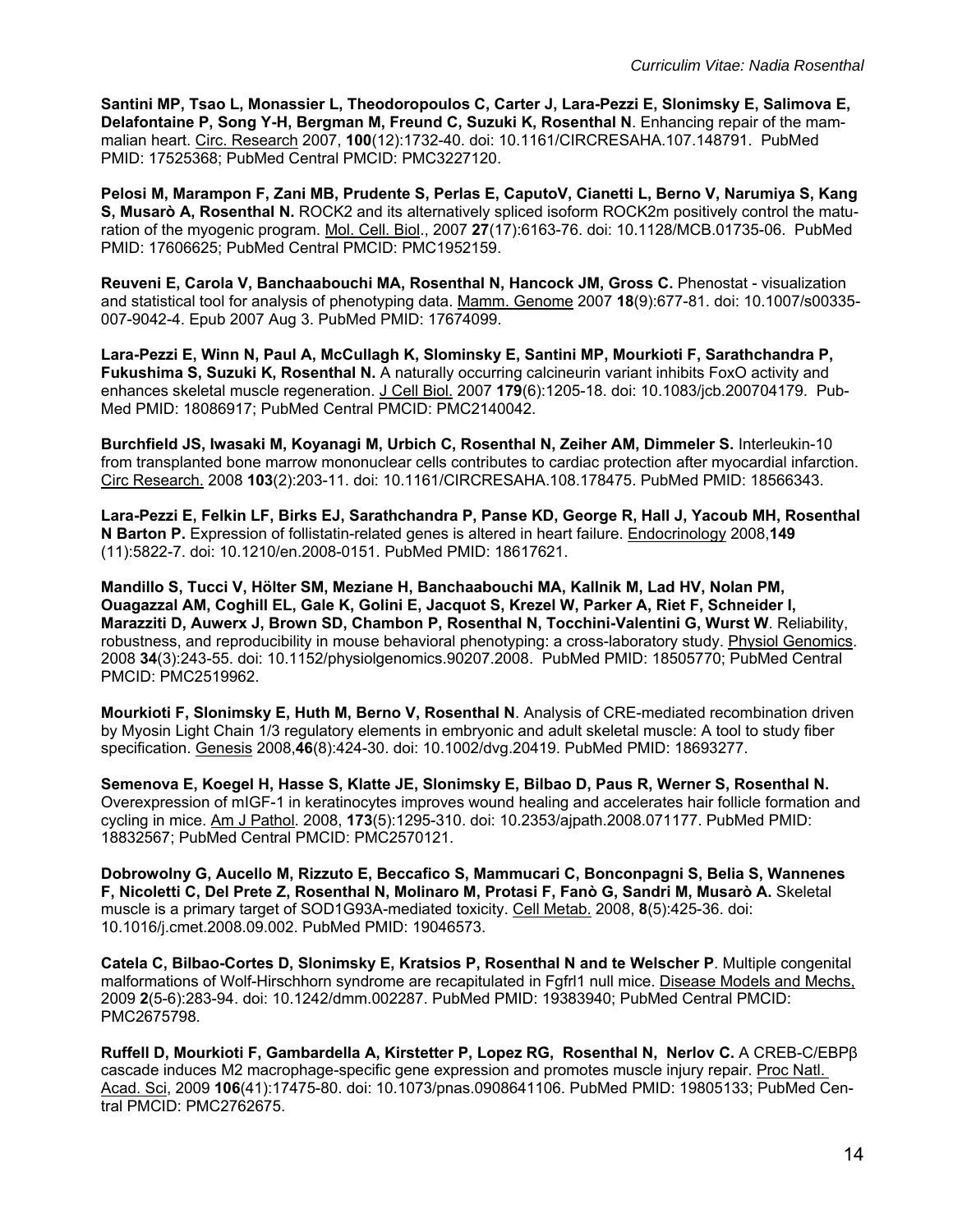**Kratsios P, Huth M, Al Banchaabouchi M, Sgoifo A, Manghi M, Salimova E, Suzuki K, Rosenthal N, Mourkioti F**. Antioxidant amelioration of dilated cardiomyopathy caused by conditional deletion of NEMO/IKKgamma in cardiomyocytes. Circ. Research 2010. **106**(1):133-44. doi: 10.1161/CIRCRESAHA.109.202200. PubMed PMID: 19850942.

**Chandras C, Weaver T, Zouberakis M, Smedley D, Schughart K, Rosenthal N, Hancock JM, Kollias G, Schofield PN, Aidinis V**. Models for financial sustainability of biological databases and resources. Database (Oxford). 2009:bap017. doi: 10.1093/database/bap017. PubMed PMID: 20157490; PubMed Central PMCID: PMC2790311.

**Kratsios P, Catela C, Salimova E, Huth M, Berno V, Rosenthal N Mourkioti F.** Distinct roles for cellautonomous Notch signaling in cardiomyocytes of the embryonic and adult heart. Circ. Research 2010 19:**106**(3):559-72. doi: 10.1161/CIRCRESAHA.109.203034. PubMed PMID: 20007915.

**Shavlakadze T, Chai J, Maley K, Cozens G, Grounds G, Winn N, Rosenthal N, Grounds MD.** A growth stimulus is needed for IGF-1 to induce skeletal muscle hypertrophy in vivo. J Cell Sci. 2010 **123**(Pt 6):960- 71. doi: 10.1242/jcs.061119. Epub 2010 Feb 23. PubMed PMID: 20179101.

**Morgan H, Beck T, Blake A, Gates H, Adams N, Debouzy G, Leblanc S, Lengger C, Maier H, Melvin D, Meziane H, Richardson D, Wells S, White J, Wood J; EUMODIC Consortium, de Angelis MH, Brown SD, Hancock JM, Mallon AM**. EuroPhenome: a repository for high-throughput mouse phenotyping data. Nucleic Acids Res. 2010, **38**(Database issue):D577-85. doi: 10.1093/nar/gkp1007. PMID: 19933761; PMCID: PMC2808931.

**Castillo HA, Cravo RM, Azambuja AP, Simões-Costa MS, Sura-Trueba S, Gonzalez J, Slonimsky E, Almeida K, Abreu JG, de Almeida MA, Sobreira TP, de Oliveira SH, de Oliveira PS, Signore IA, Colombo A, Concha ML, Spengler TS, Bronner-Fraser M, Nobrega M, Rosenthal N, Xavier-Neto J.** Insights into the organization of dorsal spinal cord pathways from an evolutionarily conserved raldh2 intronic enhancer. Development 2010 **137**(3):507-18. doi: 10.1242/dev.043257. PMID: 20081195; PMCID: PMC4074295.

**Smedley D, Schofield P, Chen CK, Aidinis V, Ainali C, Bard J, Balling R, Birney E, Blake A, Bongcam-Rudloff E, Brookes AJ, Cesareni G, Chandras C, Eppig J, Flicek P, Gkoutos G, Greenaway S, Gruenberger M, Hériché JK, Lyall A, Mallon AM, Muddyman D, Reisinger F, Ringwald M, Rosenthal N, Schughart K, Swertz M, Thorisson GA, Zouberakis M, Hancock JM.** Finding and sharing: new approaches to registries of databases and services for the biomedical sciences. Database (Oxford). 2010 Jul 6;2010:baq014. doi: 10.1093/database/baq014. PMID: 20627863; PMCID: PMC2911849.

**Zouberakis M, Chandras C, Swertz M, Smedley D, Gruenberger M, Bard J, Schughart K, Rosenthal N, Hancock JM, Schofield PN, Kollias G, Aidinis V.** Mouse Resource Browser--a database of mouse databases. Database (Oxford). 2010 Jul 6;2010:baq010. doi: 10.1093/database/baq010. PMID: 20627861; PMCID: PMC2911845.

**Vinciguerra M, Santini MP, Claycomb WC, Ladurner AG, Rosenthal N.** Local IGF-1 isoform protects cardiomyocytes from hypertrophic and oxidative stresses via SirT1 activity. Aging 2010 **2**(1):43-62. doi: 10.18632/aging.100107. PMID: 20228935; PMCID: PMC2837204.

**Temmerman L, Slonimsky E, Rosenthal N**. Class 2 IGF-1 isoforms are dispensable for viability, growth and maintenance of IGF-1 serum levels. Growth Hormone & IGF Research 2010, **20**(3):255-63. doi: 10.1016/j.ghir.2010.03.002. PubMed PMID: 20382057.

**Bochmann L, Sarathchandra P, Mori F, Lara-Pezzi E, Lazzaro D, Rosenthal N**. Revealing new mouse epicardial cell markers through transcriptomics. PLoS One, 2010 **5**(6):e11429. doi: 10.1371/journal.pone.0011429. PMID: 20596535; PMCID: PMC2893200.

**Catela C, Kratsios P, Hede M, Lang F, Rosenthal N.** Serum and glucocorticoid-inducible kinase 1 (SGK1) is necessary for vascular remodeling during angiogenesis. Dev. Dyn 2010, **239**(8):2149-60. doi: 10.1002/dvdy.22345. PMID: 20568246.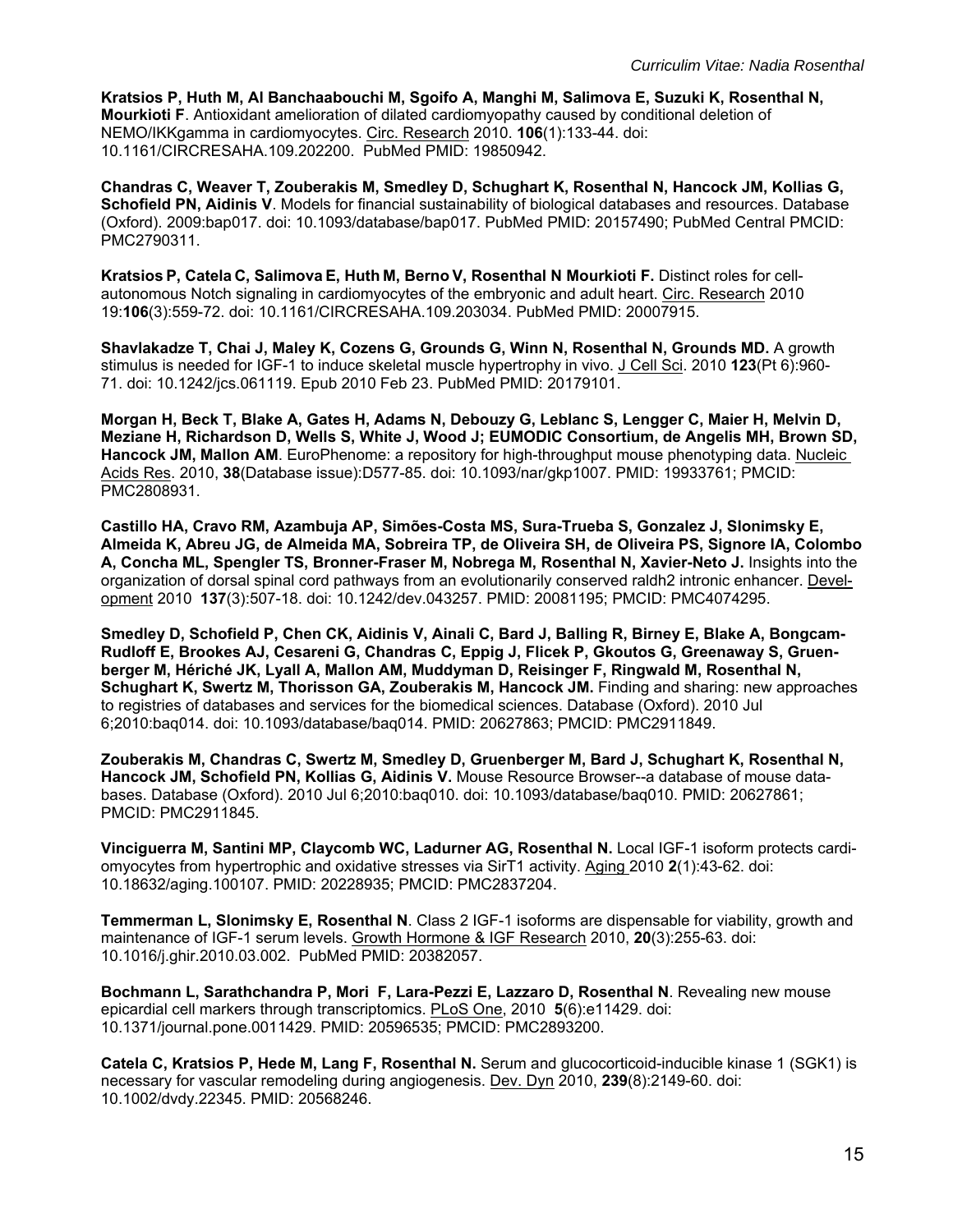**Brand NJ, Lara-Pezzi E, Rosenthal N, Barton PJ.** Analysis of cardiac myocyte biology in transgenic mice: a protocol for preparation of neonatal mouse cardiac myocyte cultures. Methods Mol Biol. 2010;**633:**113-24. doi: 10.1007/978-1-59745-019-5\_9. PMID: 20204624.

**Prêle CM, Reichelt ME, Mutsaers SE, Davies M, Delbridge LM, Headrick JP, Rosenthal N, Bogoyevitch MA, Grounds MD.** Insulin-like growth factor-1 overexpression in cardiomyocytes diminishes ex vivo heart functional recovery after acute ischemia. Cardiovasc Pathol. 2011, **21**(1):17-27. doi: 10.1016/j.carpath.2010.11.008. Epub 2011 Jan 26. PMID: 21266309.

**Felkin LE, Narita T, Germack R, Shintani Y, Takahashi K, Sarathchandra P, López-Olañeta MM, Gómez-Salinero JM, Suzuki K, Barton P, Rosenthal N, Lara-Pezzi E.** The calcineurin splicing variant calvineurin Aβ1 improves cardiac function after myocardial infarction without inducing hypertrophy. Circulation 2011, **123** (24):2838-47. doi: 10.1161/CIRCULATIONAHA.110.012211. PMID: 21632490.

**Santini MP, Lexow J, Borsellino G, Slonimski E, Zarrinpashneh E, Poggioli T, Rosenthal N.** IGF-1Ea induces vessel formation after injury and mediates bone marrow and heart cross-talk through the expression of specific cytokines. Biochem Biophys Res Commun. 2011, **410**(2):201-7. doi: 10.1016/j.bbrc.2011.05.081. PMID: 21621517.

**Costa MW, Lee S, Furtado MB, Xin L, Sparrow DB, Martinez CG, Dunwoodie SL, Kurtenbach E, Mohun T, Rosenthal N, Harvey RP.** Complex SUMO-1 regulation of cardiac transcription factor Nkx2-5. PLoS One. 2011;**6**(9):e24812. doi: 10.1371/journal.pone.0024812.. PMID: 21931855; PMCID: PMC3171482.

**Vinciguerra M, Santini MP, Martinez C, Pazienza V, Claycomb WC, Giuliani A, Rosenthal N.** mIGF-1/JNK1/SirT1 signaling confers protection against oxidative stress in the heart. Aging Cell. 2011 **11**(1):139- 49. doi: 10.1111/j.1474-9726.2011.00766.x. PubMed PMID: 22051242.

**Poudel B, Bilbao D, Sarathchandra P, Germack R, Rosenthal N, Santini MP.** Increased cardiogenesis in P19-GFP teratocarcinoma cells expressing the propeptide IGF-1Ea. Biochem Biophys Res Commun. 2011, **416**(3-4):293-9. doi: 10.1016/j.bbrc.2011.11.028. PMID: 22100652; PMCID: PMC3407877.

**Boon RA, Seeger T, Heydt S, Fischer A, Hergenreider E, Horrevoets AJ, Vinciguerra M, Rosenthal N, Sciacca S, Pilato M, van Heijningen P, Essers J, Brandes RP, Zeiher AM, Dimmeler S.** MicroRNA-29 in aortic dilation: implications for aneurysm formation. Circ Research. 2011, **109**(10):1115-9. doi: 10.1161/CIRCRESAHA.111.255737. PMID: 21903938.

**Rae FK, Suhaimi N, Li J, Nastasi T, Slonimsky E, Rosenthal N, Little MH**. Proximal tubule overexpression of a locally acting IGF isoform, Igf-1Ea, increases inflammation after ischemic injury. Growth Horm IGF Res. 2012, **22**(1):6-16. doi: 10.1016/j.ghir.2011.11.002. PMID: 22197584.

**Pinto AR, Paolicelli R, Salimova E, Gospocic J, Slonimsky E, Bilbao-Cortes D, Godwin JW, Rosenthal N.** An abundant tissue macrophage population in the adult murine heart with a distinct alternatively-activated macrophage profile. PLoS One 2012;**7**(5):e36814. doi: 10.1371/journal.pone.0036814. . PubMed PMID: 22590615; PubMed Central PMCID: PMC3349649..

**Touvron M, Escoubet B, Mericskay M, Angelini A, Lamotte L, Santini MP, Rosenthal N, Daegelen D, Tuil D, Decaux JF.** Locally expressed IGF1 propeptide improves mouse heart function in induced dilated cardiomyopathy by blocking myocardial fibrosis and SRF-dependent CTGF induction. Disease Models and Mechs. 2012, **5**(4):481-91. doi: 10.1242/dmm.009456. PubMed PMID: 22563064; PubMed Central PMCID: PMC3380711.

**Panse KD, Felkin LE, López-Olañeta MM, Gómez-Salinero J, Villalba M, Muñoz L, Nakamura K, Shimano M, Walsh K, Barton PJ, Rosenthal N, Lara-Pezzi E.** Follistatin-Like 3 mediates paracrine fibroblast activation by cardiomyocytes. J Cardiovasc Transl Res 2012 **5**(6):814-26. doi: 10.1007/s12265-012-9400- 9. PubMed PMID: 22915069.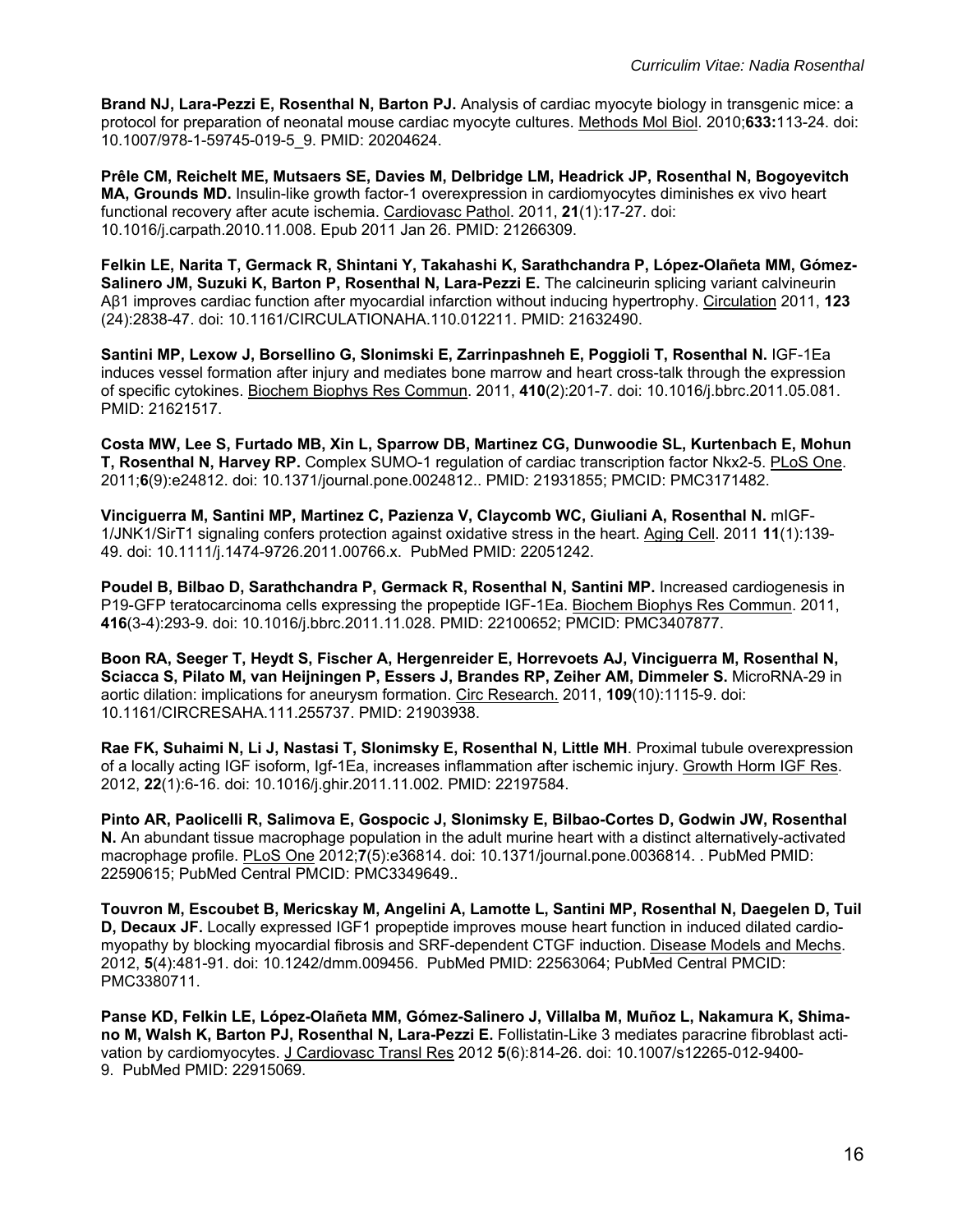**Bradley A, et al.** The mammalian gene function resource: the international knockout mouse consortium. Mamm Genome. 2012 **23**(9-10):580-6. doi: 10.1007/s00335-012-9422-2. PMID: 22968824; PMCID: PMC3463800.

**Lam NT, Currie PD, Lieschke GJ, Rosenthal NA, Kaye DM.** Nerve growth factor stimulates cardiac regeneration via cardiomyocyte proliferation in experimental heart failure. PLoS One. 2012 **7**(12):e53210. doi: 10.1371/journal.pone.0053210. PubMed PMID: 23300892; PubMed Central PMCID: PMC3534029..

**Hede MS, Salimova E, Piszczek A, Perlas E, Winn N, Nastasi T, Rosenthal N.** E-Peptides control bioavailability of IGF-1. PLoS One. 2012;**7**(12):e51152. doi: 10.1371/journal.pone.0051152. PubMed PMID: 23251442; PubMed Central PMCID: PMC3519493.

**Costa MW, Guo G, Wolstein O, Vale M, Castro ML, Wang L, Otway R, Riek P, Cochrane N, Furtado M, Semsarian C, Weintraub RG, Yeoh T, Hayward C, Keogh A, Macdonald P, Feneley M, Graham RM, Seidman JG, Seidman CE, Rosenthal N, Fatkin D, Harvey RP.** Functional characterization of a novel mutation in NKX2-5 associated with congenital heart disease and adult-onset cardiomyopathy. Circ Cardiovasc Genet. 2013 **6**(3):238-47. doi: 10.1161/CIRCGENETICS.113.000057. PubMed PMID: 23661673; PubMed Central PMCID: PMC3816146.

**Godwin JW, Pinto AR, Rosenthal N**. Macrophages are required for adult salamander limb regeneration. Proc Natl Acad Sci U S A. 2013 **110**(23):9415-20. doi: 10.1073/pnas.1300290110. PubMed PMID: 23690624; PubMed Central PMCID: PMC3677454.

**Lexow J, Poggioli T, Sarathchandra P, Santini MP, Rosenthal N.** Cardiac fibrosis in mice expressing an inducible myocardial-specific Cre driver. Dis Model Mech. 2013 **6**(6):1470-6. doi: 10.1242/dmm.010470. PubMed PMID: 23929940; PubMed Central PMCID: PMC3820269.

**Zarrinpashneh E, Poggioli T, Sarathchandra P, Lexow J, Monassier L, Terracciano C, Lang F, Damilano F, Zhou JQ, Rosenzweig A, Rosenthal N, Santini MP**. Ablation of SGK1 impairs endothelial cell migration and tube formation leading to decreased neo-angiogenesis following myocardial infarction. PLoS One. 2013 **8**(11):e80268. doi: 10.1371/journal.pone.0080268. eCollection 2013. PubMed PMID: 24265802; PubMed Central PMCID: PMC3827188.

**Pinto AR, Chandran A, Rosenthal NA and Godwin JW**. Isolation and analysis of single cells from the mouse heart. J. Immunol. Methods 2013; **393**(1-2):74-80. doi: 10.1016/j.jim.2013.03.012. PubMed PMID: 23578979.

**Furtado MB, Costa MW, Pranoto EA, Salimova E, Pinto AR, Lam NT, Park A, Snider P, Chandran A, Harvey RP, Boyd R, Conway SJ, Pearson J, Kaye DM, Rosenthal NA.** . Cardiogenic genes expressed in cardiac fibroblasts contribute to heart development and repair. Circulation Research 2014 **114**(9):1422- 34. doi: 10.1161/CIRCRESAHA.114.302530. Epub 2014 Mar 20. PubMed PMID: 24650916; PubMed Central PMCID: PMC4083003.

**Carnevali L, Graiani G, Rossi S, Al Banchaabouchi M, Macchi E, Quaini F, Rosenthal N, Sgoifo A.** Signs of cardiac autonomic imbalance and proarrhythmic remodeling in FTO deficient mice. PLoS One 2014 **9**(4):e95499. doi: 10.1371/journal.pone.0095499. eCollection 2014. PubMed PMID: 24743632; PubMed Central PMCID: PMC3990670.

**Pinto AR, Godwin JW, Chandran A, Hersey L, Ilinykh A, Debuque R, Wang L, Rosenthal N.** Age-related changes in tissue macrophages precede cardiac functional impairment. Aging 2014, **6**(5):399-413. doi: 10.18632/aging.100669. PubMed PMID: 24861132; PubMed Central PMCID: PMC4069267.

**Johannesson B, Sattler S, Semenova E, Pastore E, Rosenthal N, Bilbao D.** Insulin-like growth factor-1 induces regulatory T cell-mediated suppression of allergic contact dermatitis in mice. Disease Models Mechs**.**  2014, **7**(8):977-85. doi: 10.1242/dmm.015362. PubMed PMID: 25056699; PubMed Central PMCID: PMC4107326.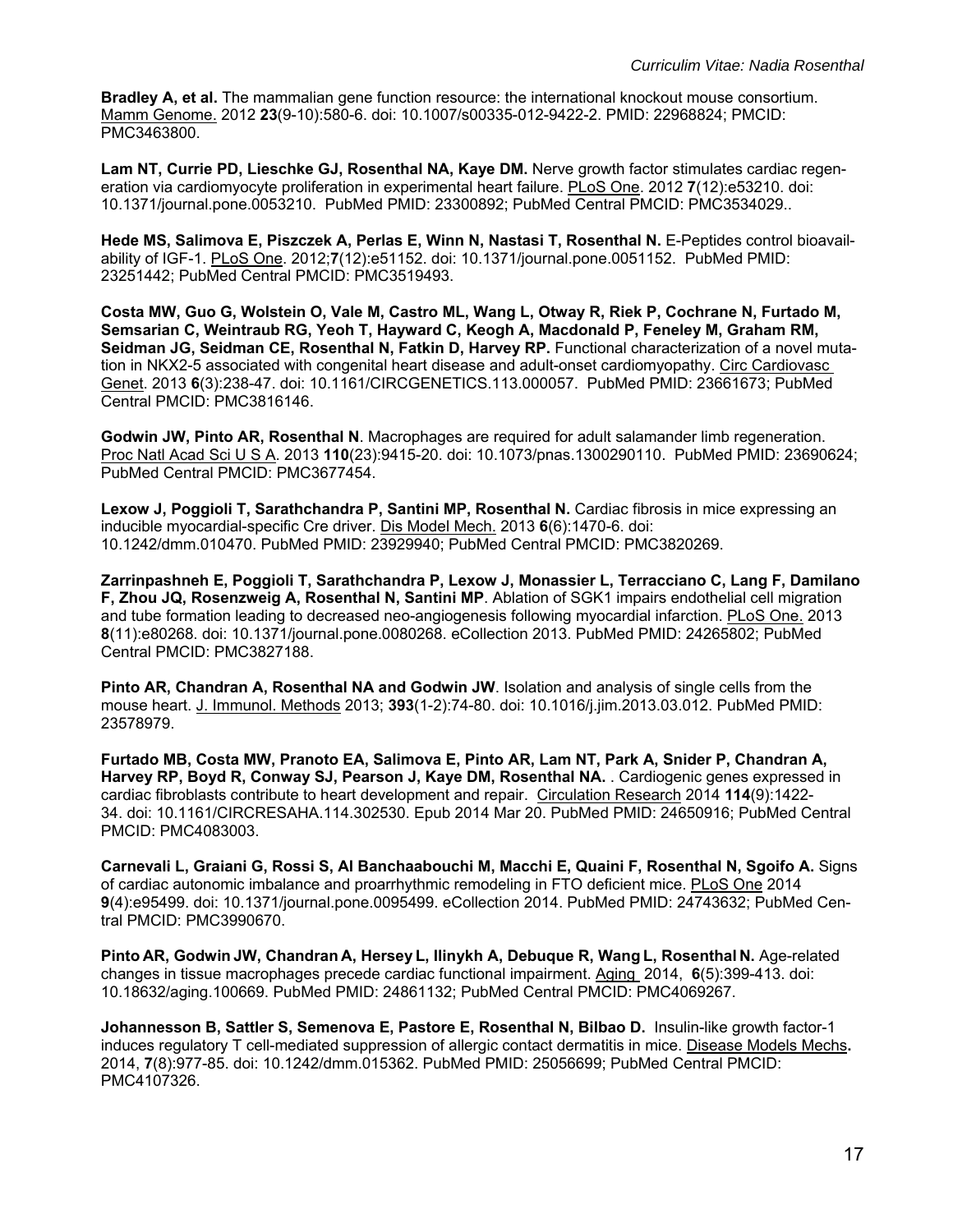**Bilbao D, Luciani L, Johannesson B, Piszczek A, Rosenthal N.** Insulin-like growth factor-1 stimulates regulatory T cells and suppresses autoimmune disease. EMBO Mol. Med 2014, **6(**11):1423-35. doi: 10.15252/emmm.201303376. PubMed PMID: 25339185; PubMed Central PMCID: PMC4237469.

**Molawi K, Wolf MW, Kandalla PK, Favret J, Hagemeyer N, Frenzel K, Pinto AR, Klapproth K, Henri S, Malissen B, Rosenthal N, Rodelwald H-R, Bajenoff M, Prinz M, Jung S, Sieweke M**. Progressive replacement of embryo derived cardiac macrophages with age. J Exp Med 2014, **211**(11):2151-8. doi: 10.1084/jem.20140639. PubMed PMID: 25245760; PubMed Central PMCID: PMC4203946.

**Furtado MB, Nim HT, Gould JA, Costa MW, Rosenthal NA, Boyd SE.** Microarray profiling to analyse adult cardiac fibroblast identity. Genom Data; 2014 Oct 12;**2**:345-50. doi: 10.1016/j.gdata.2014.10.006. PMID: 26484127; PMCID: PMC4536021.

**Tonkin J, Temmerman T, Sampson RD, Colon EG, Barberi L, Bilbao D, Schneider MD, Musarò A, Rosenthal N.** Monocyte/macrophage-derived IGF-1 orchestrates murine skeletal muscle regeneration and modulates autocrine polarization. Molecular Therapy 2015, **23**(7):1189-1200. doi: 10.1038/mt.2015.66. PubMed PMID: 25896247; PubMed Central PMCID: PMC4817788.

**Nim HT, Furtado MB, Costa MW, Rosenthal NA, Kitano H, Boyd SE.** VISIONET: intuitive visualisation of overlapping transcription factor networks, with applications in cardiogenic gene discovery. BMC Bioinformatics 2015 16:141. doi: 10.1186/s12859-015-0578-0. PubMed PMID: 25929466; PubMed Central PMCID: PMC4426166.

**Gallego-Colon E, Sampson RD, Sattler S, Sarathchandra P, Schneider MD, Rosenthal N, Tonkin J.**  Cardiac-restricted IGF-1Ea overexpression reduces the early accumulation of inflammatory myeloid cells and mediates expression of extracellular matrix remodelling genes after acute myocardial infarction. Mediators of Inflammation, 2015: 484357. doi: 10.1155/2015/484357. PubMed PMID: 26491228; PubMed Central PMCID: PMC4605352.

**Nim HT, Furtado MB, Costa MW, Kitano H, Rosenthal NA, Boyd SE**. CARFMAP: A Curated Pathway map of Cardiac Fibroblasts. PLoS One. 2015 Dec 16; **10**(12):e0143274. doi: 10.1371/journal.pone.0143274. eCollection 2015. PubMed PMID: 26673252; PubMed Central PMCID: PMC4684407.

**Cotton LM, Meilak ML, Templeton T, Gonzales JG, Nenci A, Cooney M, Truman D, Rodda F, Lynas A, Viney E, Rosenthal N, Bianco DM, O'Bryan MK, Smyth IM**. Utilising the resources of the International Knockout Mouse Consortium. Mamm Genome. 2015 **26**(3-4):142-53. doi: 10.1007/s00335-015-9555- 1. PubMed PMID: 25645994.

**Pinto A, Ilinykh A, Ivey MJ, Kuwabara JT, D'Antoni ML, Debuque R, Chandran A, Wang L Arora K, Rosenthal N, Tallquist MD.** Revisiting cardiac cellular composition. Circ. Research 2016, **118**(3):400-9. doi: 10.1161/CIRCRESAHA.115.307778. PMID: 26635390; PMCID: PMC4744092.

**Furtado MB, Wilmanns JC, Chandran A, Tonta M, Biben C, Eichenlaub M, Coleman HA, Berger S, Bouveret R, Singh R, Harvey RP, Ramialison M, Pearson JT, Parkington HC, Rosenthal NA, Costa MW**. A novel conditional mouse model for Nkx2-5 reveals transcriptional regulation of cardiac ion channels. Differentiation. 2016 **91**(1-3):29-41. doi: 10.1016/j.diff.2015.12.003. PubMed PMID: 26897459.

**Gallego-Colon E, Villalba M, Cruz F, Jimenez-Borregureo LJ, Sarathchandra P, Lara-Pezzi E, Rosenthal N.** Intravenous delivery of adeno-associated virus 9-encoded IGF-1Ea propeptide improves post-infarct cardiac recovery. npj Regenerative Medicine 2016 1:16001. doi: 10.1038/npjregenmed.2016.1. Erratum in: NPJ Regen Med. 2017 Oct 20;2:17001. PMID: 29302333; PMCID: PMC5744701.

**Arumugam TV, Manzanero S, Furtado M, Biggins PJ, Hsieh YH, Gelderblom M, MacDonald KP, Salimova E, Li YI, Korn O, Dewar D, Macrae IM, Ashman RB, Tang SC, Rosenthal NA, Ruitenberg MJ, Magnus T, Wells CA.** An atypical role for the myeloid receptor Mincle in central nervous system injury. J Cereb Blood Flow Metab. 2017. **37**(6):2098-2111. doi: 10.1177/0271678X16661201. PMID: 27492949; PMCID: PMC5444551.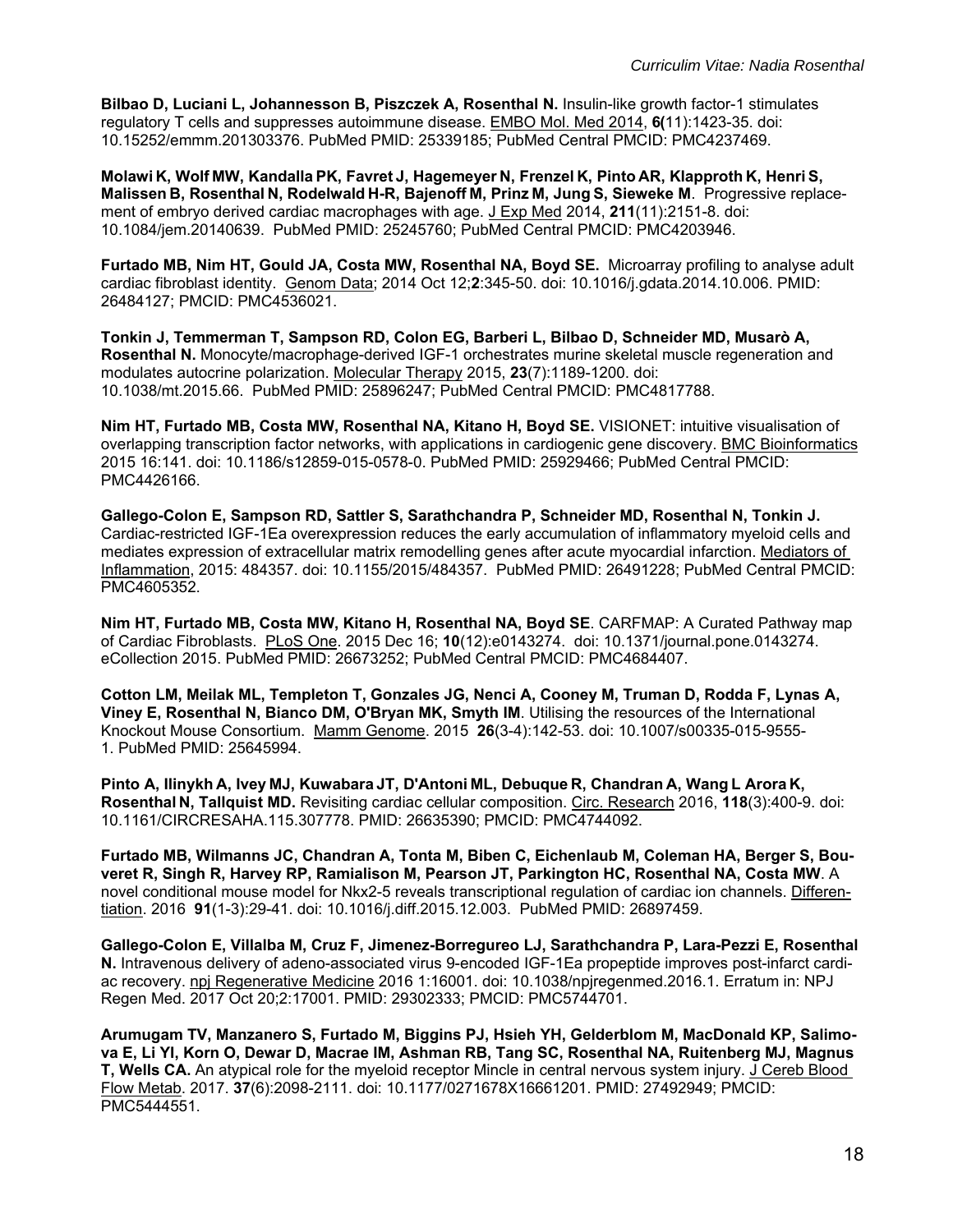**Ta-Shma A, Zhang K, Salimova E, Zernecke A, Sieiro-Mosti D, Stegner D, Furtado M, Shaag A, Perles Z, Nieswandt B, Rein AJ, Rosenthal N, Neiman AM, Elpeleg O**. Congenital valvular defects associated with deleterious mutations in the PLD1 gene. J Med Genet. 2017 **54**(4):278-286. doi: 10.1136/jmedgenet-2016- 104259. PubMed PMID: 27799408.

**Hasham MG, Baxan N, Stuckey DJ, Branca J, Perkins B, Dent O, Duffy T, Hameed TS, Stella SE, Bellahcene M, Schneider MD, Harding SE, Rosenthal N, Sattler S.** Systemic autoimmunity induced by Tolllike receptor 7/8 agonist Resiquimod causes myocarditis and dilated cardiomyopathy; a new model of autoimmune heart disease. Disease Model Mechs 2017, **10**(3):259-270. doi: 10.1242/dmm.027409. PMID: 28250051; PMCID: PMC5374321.

**Furtado M, Wilmanns J, Anjana Chandran A, Perera J, Biben C, Nim HT, Kaur G, Simonds S, Wu Q, Willians D, Salimova E, Plachta N, Fatkin D, Cowley M, Pearson JT, Kaye D, Ramialison M, Harvey RP, Rosenthal NA, Costa MW.** Point mutations in murine Nkx2-5 phenocopies human congenital heart disease and induces pathogenic Wnt signaling. JCI Insight. 2017 **2**(6):e88271. doi: 10.1172/jci.insight.88271. PubMed PMID: 28352650; PubMed Central PMCID: PMC5358496.

**Godwin JW, R. Debuque R, Salimova E, Rosenthal N.** Heart regeneration in the salamander relies on macrophage-mediated control of fibroblast activation and the extracellular landscape. npj Regenerative Medicine 2017, **2**:22. doi: 10.1038/s41536-017-0027-y. PubMed PMID: 29201433; PubMed Central PMCID: PMC5677961.

**Skelly DA, Squiers GT, McLellan MA, Bolisetty MT, Robson P, Rosenthal N\*, Pinto AR**\*. Single cell transcriptional profiling reveals cellular diversity, communication and sexual dimorphism in the mouse heart. Cell Rep. 2018, **22**(3):600-610. doi: 10.1016/j.celrep.2017.12.072. PubMed PMID: 29346760. \*equal contribution

**Padrón-Barthe L, Villalba-Orero M, Gómez-Salinero JM, Acín-Pérez R, Cogliati S, López-Olañeta M, Ortiz-Sánchez P, Bonzón-Kulichenko E, Vázquez J, García-Pavía P, Rosenthal N, Enríquez JA, Lara-Pezzi E**. Activation of serine one-carbon metabolism by calcineurin Aβ1 reduces myocardial hypertrophy and improves ventricular function. J Am Coll Cardiol. 2018, **71**(6):654-667. doi: 10.1016/j.jacc.2017.11.067. PubMed PMID: 29420962.

**Tichy ED, Sidibe DK, Greer CD, Oyster NM, Rompolas P, Rosenthal NA, Blau HM, Mourkioti F**. A robust Pax7EGFP mouse that enables the visualization of dynamic behaviors of muscle stem cells. Skelet Muscle. 2018, **8**(1):27. doi: 10.1186/s13395-018-0169-7. PubMed PMID: 30139374; PubMed Central PMCID: PMC6107960.

**Panahi M, Papanikolaou A, Torabi A, Zhang JG, Khan H, Vazir A, Hasham MG, Cleland JGF, Rosenthal NA, Harding SE, Sattler SE.** Immunomodulatory interventions in myocardial infarction and heart failure: a systematic review of clinical trials and meta-analysis of IL-1 inhibition. Cadriovasc Res. 2018 Sep 1:**114**(11):1445-1461. doi: 10.1093/cvr/cvy145. PubMed PMID: 30010800; PubMed Central PMCID: PMC6106100.

**Wilmanns JC, Pandey R, Hon O, Chandran A, Schilling JM, Forte E, Wu Q, Cagnone G, Bais P, Philip V, Coleman D, Kocalis H, Archer SK, Pearson JT, Ramialison M, Heineke J, Patel HH, Rosenthal NA, Furtado MB, Costa MW**. Metformin intervention prevents cardiac dysfunction in a murine model of adult congenital heart disease. Mol Metab. 2019 **20**:102-114. doi: 10.1016/j.molmet.2018.11.002. PubMed PMID: 30482476; PubMed Central PMCID: PMC6358551.

**Salimova E, Nowak KJ, Estrada AC, Furtado MB, McNamara E, Nguyen Q, Balmer L, Preuss C, Holmes JW, Ramialison M, Morahan G, Rosenthal NA.** Variable outcomes of human heart attack recapitulated in genetically diverse mice. NPJ Regen Med. 2019 Mar 4; **4**:5. doi: 10.1038/s41536-019-0067-6. eCollection 2019. PubMed PMID: 30854227; PubMed Central PMCID: PMC6399323.

**Baxan N, Papanikolaou A, Salles-Crawley I, Lota A, Chowdhury R, Dubois O, Branca J, Hasham MG, Rosenthal N, Prasad SK, Zhao L, Harding SE, Sattler S**. Characterization of acute TLR-7 agonist-induced hemorrhagic myocarditis in mice by multiparametric quantitative cardiac magnetic resonance imaging. Dis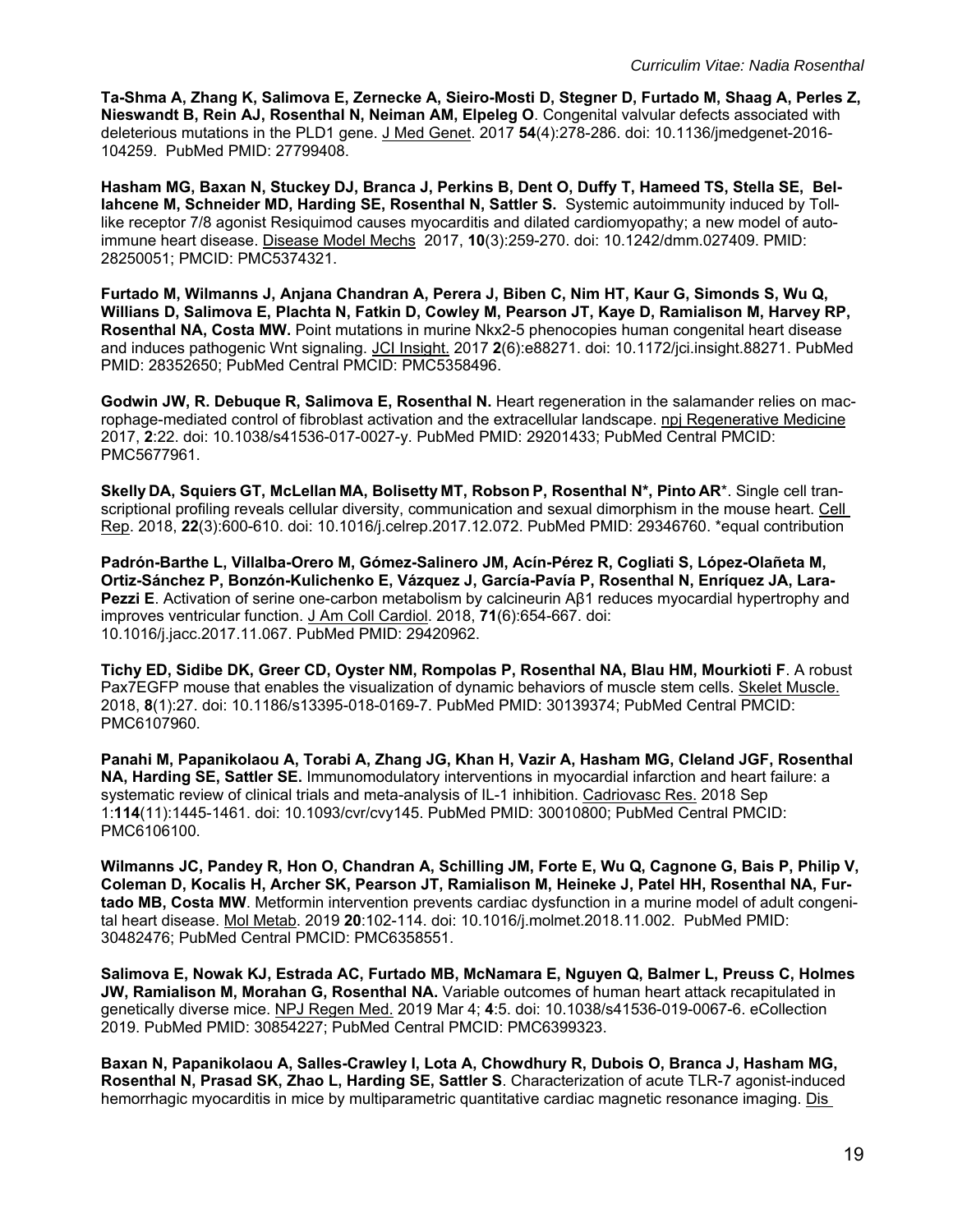Model Mech. 2019, **12**(8): dmm040725. doi: 10.1242/dmm.040725. PubMed PMID: 31324689; PubMed Central PMCID: PMC6737951.

**Ascenzi F, Barberi L, Dobrowolny G, Villa Nova Bacurau A, Nicoletti C, Rizzuto E, Rosenthal N, Scicchitano BM, Musarò A.** Effects of IGF-1 isoforms on muscle growth and sarcopenia. Aging Cell 2019: **18**(3):e12954. doi: 10.1111/acel.12954. PubMed PMID: 30953403; PubMed Central PMCID: PMC6516183.

**Forte E, Skelly DA, Chen M, Daigle S, Morelli KA, Hon O, Philip VM, Costa MW, Rosenthal NA, Furtado MB.** Dynamic interstitial cell response during myocardial infarction predicts resilience to rupture in genetically diverse mice. Cell Reports 2020: **30**(9):3149-3163.e6. doi: 10.1016/j.celrep.2020.02.008. PubMed PMID: 32130914; PubMed Central PMCID: PMC7059115.

**McLellan MA, Skelly DA, Dona MSI, Squiers GT, Farrugia GE, Gaynor TL, Cohen CD, Pandey R, Diep H, Vinh A, Rosenthal NA**, **Pinto AR.** High-resolution transcriptomic profiling of the heart during chronic stress reveals cellular drivers of cardiac fibrosis and hypertrophy. Circulation 2020; **142**(15):1448-1463. doi: 10.1161/CIRCULATIONAHA.119.045115. PubMed PMID: 32795101; PubMed Central PMCID: PMC7547893.

**Bouvet M, Claude O, Roux M, Skelly D, Masurkar N, Mougenot N, Nadaud S, Blanc C, Delacroix C, Chardonnet S, Pionneau C, Perret C, Yaniz-Galende E, Rosenthal N, Tregouet D-A, Marazzi G, Silvestre J-S, SassoonD, Hulot J-S**. Anti-integrin α<sub>ν</sub> therapy improves cardiac fibrosis after myocardial infarction by blunting cardiac PW1+ stromal cells. Sci Rep. 2020;**10**(1):11404. doi: 10.1038/s41598-020-68223-8. PMID: 32647159; PMCID: PMC7347632.

**Sintou A, Mansfield C, Iacob A, Chowdhury RA, Narodden S, Rothery SM, Podovei R, Sanchez-Alonso JL, Ferraro E, Swiatlowska P, Harding SE, Prasad S, Rosenthal N, Gorelik J, Sattler S.** Mediastinal Lymphadenopathy, Class-Switched Auto-Antibodies and Myocardial Immune-Complexes During Heart Failure in Rodents and Humans. Front Cell Dev Biol. 2020;**8**:695. doi: 10.3389/fcell.2020.00695. eCollection 2020. PubMed PMID: 32850816; PubMed Central PMCID: PMC7426467.

**Squiers GT, McLellan MA, Ilinykh A, Branca J, Rosenthal NA, Pinto AR**. Cardiac cellularity is dependent upon biological sex and is regulated by gonadal hormones. Cardiovasc Res. 2020 Sep 17;. doi: 10.1093/cvr/cvaa265. PubMed PMID: 32941598.

**Forte E, Daigle S, Rosenthal NA**. Protocol for isolation of cardiac interstitial cells from adult murine hearts for unbiased single cell profiling. STAR Protoc. 2020;1:100077. doi: 10.1016/j.xpro.2020.100077. PubMed PMID: 33000003; PubMed Central PMCID: PMC7501728.

**Miller RA, Harrison DE, Allison DB, Bogue MA, Debarba LK, Diaz V, Fernandez E, Galecki AT, Garvey WT, Jayarathne H, Kumar N, Javors M, Ladiges W, Macchiarini F, Nelson JF, Reifsnyder PC, Rosenthal N, Sadagurski M, Salmon AB, Smith DL Jr, Snyder JM, Lombard DB, Strong R**. Canagliflozin extends lifespan in genetically heterogeneous male but not female mice. JCI Insight. 2020 Nov 5;**5**(21):e140019. doi: 10.1172/jci.insight.140019. PMID: 32990681; PMCID: PMC7710304.

**Forte E, Panahi M, Baxan N, Ng FS, Boyle JJ, Branca J, Bedard O, Hasham MG, Benson L, Harding SE, Rosenthal N, Sattler S.** Type 2 MI induced by a single high dose of isoproterenol in C57BL/6J mice triggers a persistent adaptive immune response against the heart. J Cell Mol Med. 2021 Jan;**25**(1):229-243. doi: 10.1111/jcmm.15937. Epub 2020 Nov 29.

**Forte E, Perkins B, Sintou A, Kalkat HS, Papanikolaou A, Jenkins C, Alsubaie M, Chowdhury RA, Duffy TM, Skelly DA, Branca J, Bellahcene M, Schneider MD, Harding SE, Furtado MB, Ng FS, Hasham MG, Rosenthal N, Sattler S**. Cross-priming dendritic cells exacerbate immunopathology after ischemic tissue damage in the heart. Circulation. 2021;**143**(8):821-836. doi: 10.1161/CIRCULATIONAHA.120.044581.. PMID: 3329774

**Debuque RJ, Nowoshilow S, Chan KE, Rosenthal NA, Godwin JW.** Distinct toll-like receptor signaling in the salamander response to tissue damage. Dev Dyn. 2021 Apr 1;. doi: 10.1002/dvdy.340. PubMed PMID: 33797128.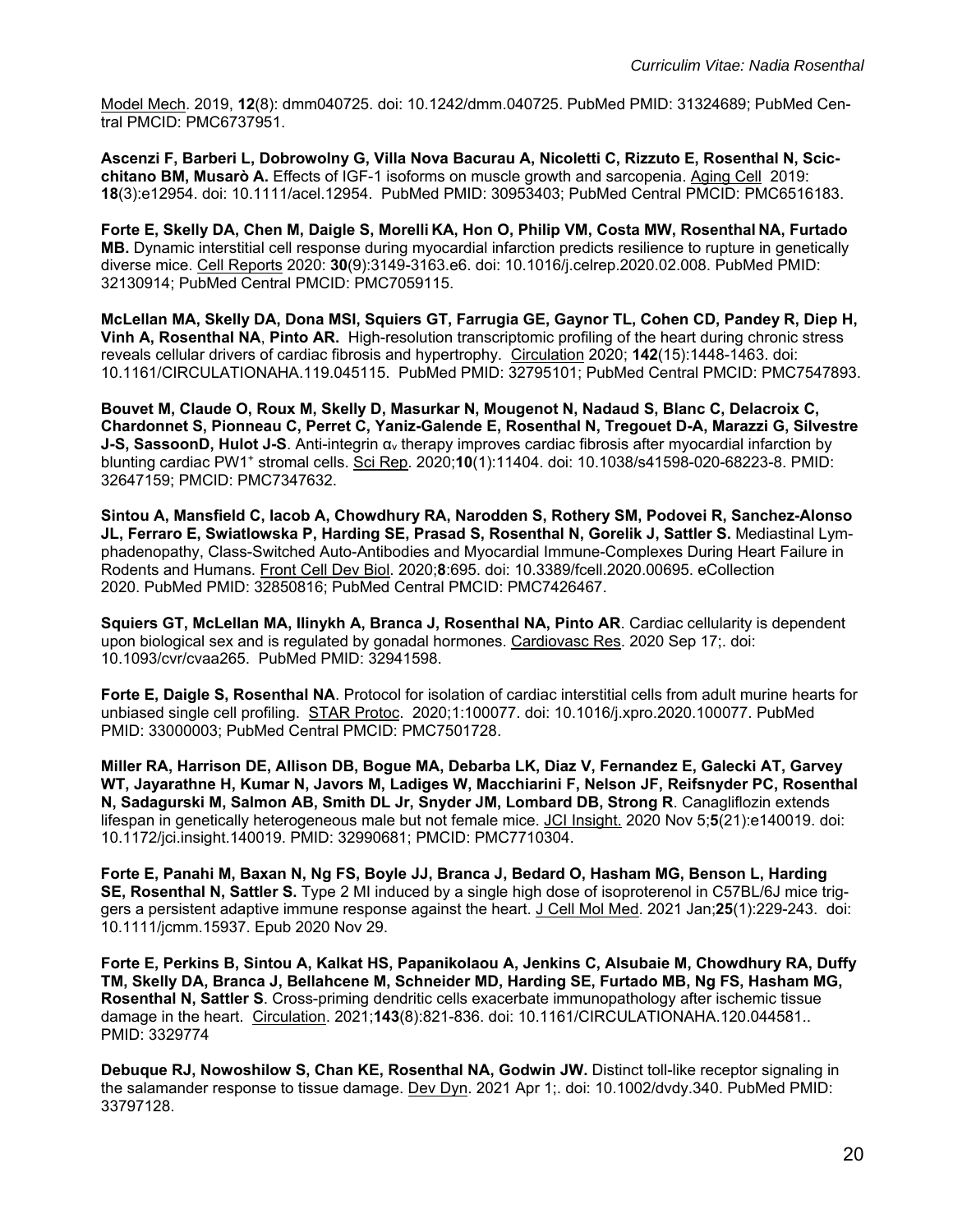**Harrison DE, Strong R, Reifsnyder P, Kumar N, Fernandez E, Flurkey K, Javors MA, Lopez-Cruzan M, Macchiarini F, Nelson JF, Bitto A, Sindler AL, Cortopassi G, Kavanagh K, Leng L, Bucala R, Rosenthal N, Salmon A, Stearns TM, Bogue M, Miller RA**. 17-a-estradiol late in life extends lifespan in aging UM-HET3 male mice; nicotinamide riboside and three other drugs do not affect lifespan in either sex. Aging Cell. 2021 Mar 31;e13328. doi: 10.1111/acel.13328. PubMed PMID: 33788371.

**Tombor LS, John D, Glaser SF, Luxán G, Forte E, Furtado M, Rosenthal N, Baumgarten N, Schulz MH, Wittig J, Rogg EM, Manavski Y, Fischer A, Muhly-Reinholz M, Klee K, Looso M, Selignow C, Acker T, Bibli SI, Fleming I, Patrick R, Harvey RP, Abplanalp WT, Dimmeler S**. Single cell sequencing reveals endothelial plasticity with transient mesenchymal activation after myocardial infarction. Nat Commun. 2021; **12**(1):681. doi: 10.1038/s41467-021-20905-1.PMID: 33514719; PubMed Central PMCID: PMC7846794.

### **Reviews, Chapters and Editorials**

**Sim GK, Efstratiadis A, Jones WC, Kafatos FC, Koehler M, Kronenberg H, Maniatis T, Regier JC, Roberts BF, Rosenthal N.** Studies on the structure of genes expressed during development. Cold Spring Harbor Symp. Quant. Biol. 1977; **42:** 933-945. doi: 10.1101/sqb.1978.042.01.095. PubMed PMID: 277327.

**Kafatos FC, Efstratiadis A, Goldsmith MR, Jones WC, Maniatis T, Regier JC, Rodakis G, Rosenthal N, Sim GK, Thireos G, Villa-Komaroff L.** The developmentally regulated multigene families coding for chorion proteins in silkmoths. In: Differentiation and Development, F. Ahmed, J. Schulta, T.R. Russell, and R. Warner, Eds. Academic Press, New York, 1978: 299-314.

**Efstratiadis A, Lomedico P, Rosenthal N, Kolodner R, Tizard R, Naber S, Villa-Komaroff L, Broome S, Chick W, Gilbert W**. The structure and transcription of rat preproinsulin genes. In: Eukaryotic Gene Regulation UCLA Symposium on Molecular and Cellular Biology, Vol. XIV, T. Maniatis, R. Axel and C. F. Fox, Eds. Academic Press, New York, 1979: 301-315.

**Gruss P, Rosenthal N, Konig M, Ellis R, Shih TY, Scolnick EM, Khoury G.** The expression of viral and cellular genes using SV40 as a vector. In: Eukaryotic Viral Vectors, Y. Gluzman, Ed. Cold Spring Harbor, New York, 1982: 13-17.

**Laimins LA, Kessel M, Rosenthal N, Khoury G.** Viral and cellular enhancer elements. In: Enhancers and Eukaryotic Gene Expression, Y. Glusman and T. Shenk, Eds. Cold spring Harbor, New York, 1983: 28-37.

**Rosenthal N. Laimins LA, Khoury G.** Enhancer elements and tissue-specific gene expression. In: Molecular Genetics of Mammalian Cells, H. Shepard and C. Simonson, Eds. MacMillan, 1986: 44-78.

**Rosenthal N**. Identification of regulatory elements with functional assays. In: Methods in Enzymology 1987: **152:** 704-720.

**Rosenthal N.** Muscle cell differentiation. Current Opinion in Cell Biology 1989 Dec;1(6):1094-101. doi: 10.1016/s0955-0674(89)80056-0. Review. PubMed PMID: 2699798.

**Rosenthal N, Donoghue M, Ernst H, and Wentworth B**. Characterization of a muscle-specific enhancer downstream of the myosin light chain locus. In: Cellular and Molecular Biology of Muscle Development, L, Kedes and F. Stockdale, Eds. Alan R. Liss, 1989: 725-733

**Rosenthal N, Wentworth B, Engert J, Grieshammer U, Berglund E, Gong X.** The myosin light chain locus: a model for developmental control of skeletal muscle differentiation. In: Neuromuscular Development and Disease. Kelly A, Blau H, and Paterson B, eds. Raven Press 1992; 131-143.

**Sassoon D, Rosenthal N.** Detection of messenger RNA by in situ hybridization. In: Methods in Enzymol, 1993; **225**: 384-404.

**Grieshammer U, Rosenthal N.**, Positional specification during muscle development. In: Molecular Basis of Morphogenesis. Society for Developmental Biology, Bernfield M, ed. 1993; 177-187.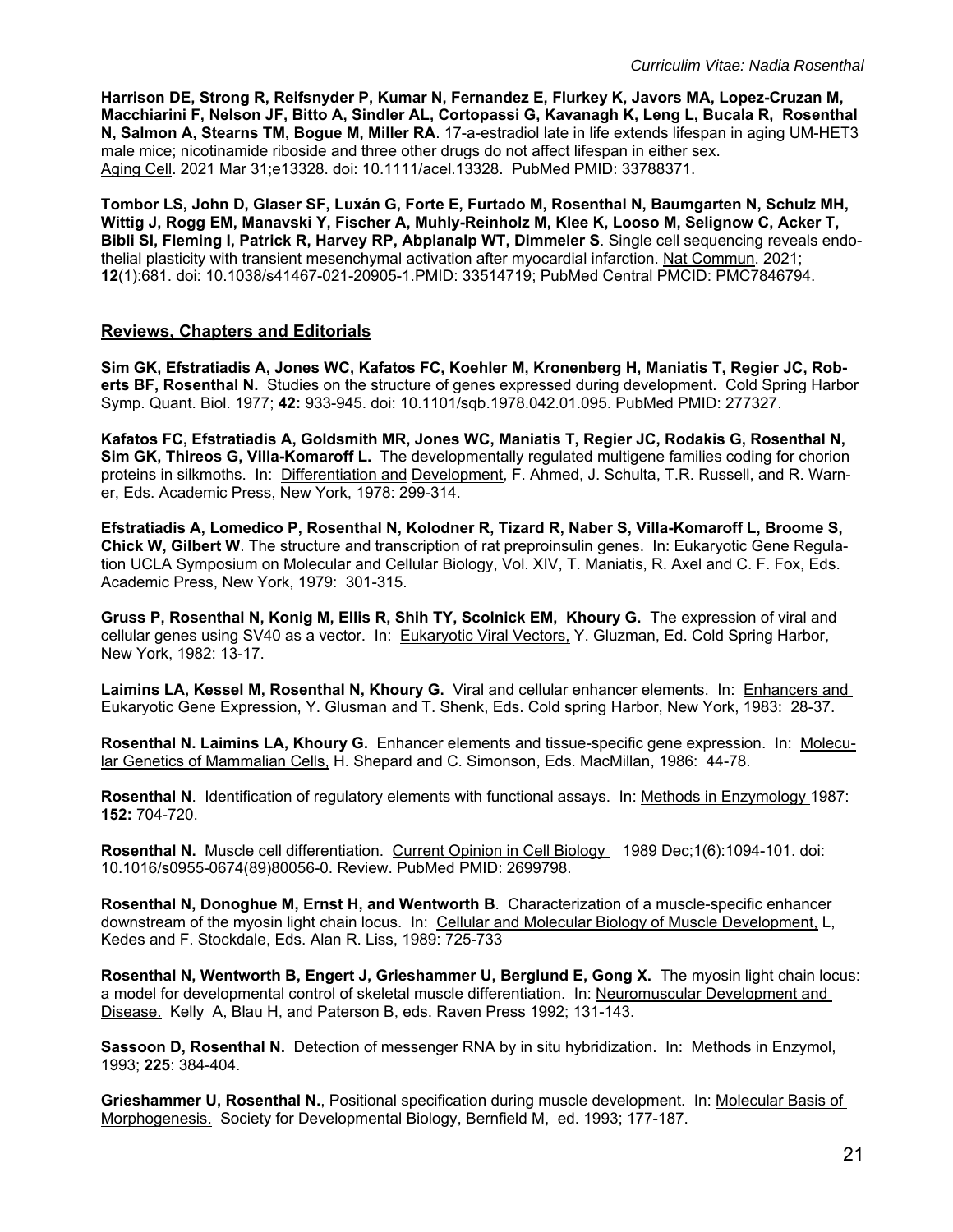**Rosenthal N**. DNA and the genetic code. New Eng. J. Med., 1994 Jul 7;**331**(1):39-41. doi: 10.1056/NEJM199407073310109. Review. PubMed PMID: 8202101.

**Rosenthal N**. Tools of the trade - recombinant DNA. New Eng. J. Med. 1994 Aug 4;**331**(5):315-7. doi: 10.1056/NEJM199408043310508. PubMed PMID: 8022444.

**Rosenthal N**. Stalking the gene-DNA libraries. New Eng. J. Med. 1994 Sep 1;**331**(9):599-600. doi: 10.1056/NEJM199409013310908. PubMed PMID: 8047086.

**Rosenthal N.** Regulation of gene expression. New Eng. J. Med., 1994, **331:** 931-932.

**Olson E, Rosenthal N.** Homeobox genes and muscle patterning. Cell, 1994 Oct 7;**79**(1):9-12. doi: 10.1016/0092-8674(94)90395-6. Review. PubMed PMID: 7923381.

**McGrew M, Rosenthal N.** Transgenic analysis of cardiac and skeletal myogenisis. Trends in Cardiovasc. Med., 1994 Nov-Dec;**4**(6):251-6. doi: 10.1016/1050-1738(94)90028-0. PubMed PMID: 21244875.

**Rosenthal, N**. Fine structure of a gene--DNA sequencing. N Engl J Med. 1995 Mar 2;**332**(9):589-91. doi: 10.1056/NEJM199503023320908. PubMed PMID: 7838194.

**Rosenthal N.** Molecular medicine. Recognizing DNA. New Eng. J. Med. 1995 Oct 5;**333**(14):925-7. doi: 10.1056/NEJM199510053331408. Review. PubMed PMID: 7666880.

**Neville C, Rosenthal N.** Transcriptional regulation of skeletal myogenesis. In IRL Frontiers in Biology, 1996 (UK).

**Neville C, McGrew M, Rosenthal N.** DNA transfection of cultured muscle cells. In: Methods in Cell Biology, 1997;**52**:405-22. doi: 10.1016/s0091-679x(08)60389-1. Review. PubMed PMID: 9379962.

**Neville C, Rosenthal N, McGrew M, Bogdanova N, Hauschka S.** Skeletal muscle cultures. In: Methods in Cell Biology, 1997;**52**:85-116. Review. PubMed PMID: 9379967.

**Buonanno A, Rosenthal N.** Molecular control of muscle diversity and plasticity. Dev. Genet. 1996;**19**(2):95- 107. doi: 10.1002/(SICI)1520-6408(1996)19:2<95::AID-DVG1>3.0.CO;2-V. PMID: 8900042.

**Rosenthal N, Schwartz R.** In search of perverse polymorphisms. New Eng J. Med. 1998 Jan 8;**338**(2):122-4. doi: 10.1056/NEJM199801083380210. PMID: 9420346.

**Kassirer J, Rosenthal N.** Should human cloning be off limits? New Eng J. Med. 1998 Mar 26;**338**(13):905-6. doi: 10.1056/NEJM199803263381309. PMID: 9516227

**Musaro A, Rosenthal N.** Transgenic mouse models of muscle aging**.** Experimental Gerontology 1999 Apr;34(2):147-56. doi: 10.1016/s0531-5565(98)00079-5. Review. PubMed PMID: 10363783.

**McGrew, MJ, Xavier-Neto J, Pourquie O, Rosenthal N.** Lessons from skeletal muscle development**.** In Heart Development (**Harvey RP, Rosenthal N.** eds) 1999 Academic Press.

**Rosenthal N, Harvey RP.** Single allele mutations at the heart of congenital disease. J. Clinical Invest. 1999 Dec;**104**(11):1483-4. doi: 10.1172/JCI8825. PMID: 10587507; PMCID: PMC409868.

**Rosenthal N, Xavier-Neto J.** From the bottom of the heart: anteroposterior decisions in cardiac muscle differentiation. Current Opinion in Cell Biology 2000 Dec;**12**(6):742-6. doi: 10.1016/s0955-0674(00)00162-9. PMID: 11063942.

**Rosenthal N, Tsao L.** Helping the heart to heal with stem cells. Nature Medicine 2001 Apr;**7**(4):412-3. doi: 10.1038/86472. PMID: 11283662.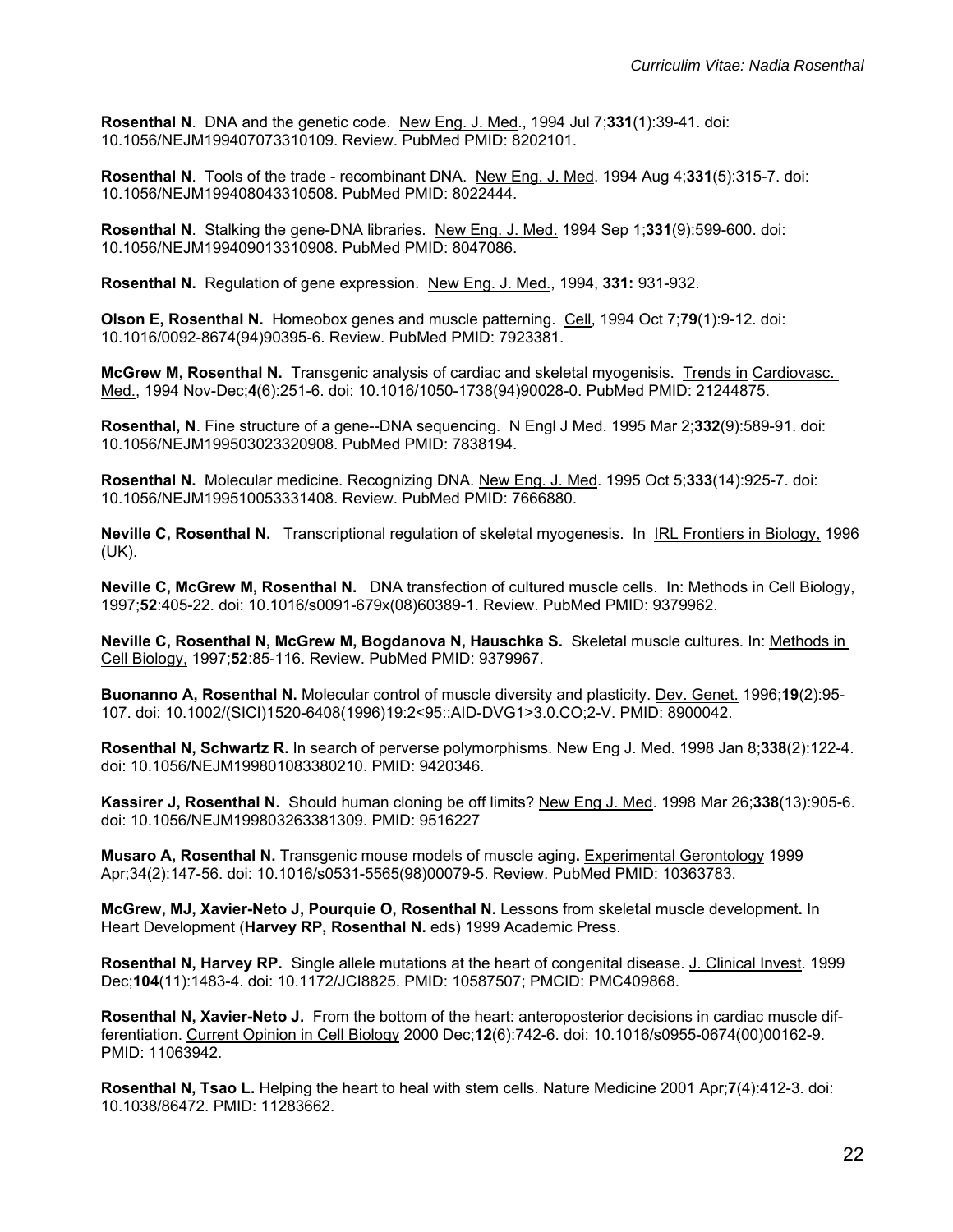**Rosenthal N.** High hopes for the heart. New Engl. J. Med. 2001, 2001 Jun 7;**344**(23):1785-7. doi: 10.1056/NEJM200106073442311. PMID: 11396449.

**Xavier-Neto J, Rosenthal N, Silva FA, Matos TG, Hochgreb T, Linhares VL.** Retinoid signaling and cardiac anteroposterior segmentation. Genesis. 2001 Nov;**31**(3):97-104. doi: 10.1002/gene.10009. PMID: 11747199

**Grounds MD, White JD, Rosenthal N, Bogoyevitch MA.** The role of stem cells in skeletal and cardiac muscle repair. J. Histochem &Cytochem 2002 May;**50**(5):589-610. doi: 10.1177/002215540205000501. PMID: 11967271.

**Rosenthal N, Musaro A**. Gene therapy for cardiac cachexia? Int J Cardiol. 2002 Sep;**85**(1):185-91. doi: 10.1016/s0167-5273(02)00253-x. PMID: 12163223.

**Rosenthal N, Ashburner M.** Taking stock of our models: the function and future of animal stock centres. Nature Rev Genet. 2002 Sep;**3**(9):711-7. doi: 10.1038/nrg891. PMID: 12209145.

**Musarò, A., and N. Rosenthal**. The role of local insulin-like growth factor-1 isoforms in the pathophysiology of skeletal muscle. Curr. Genomics. 2002**3**:149–162.

**Winn N, Paul A, Musaro A, Rosenthal N.** Insulin-like growth factor isoforms in skeletal muscle aging, regeneration, and disease. Cold Spring Harb Symp Quant Biol. 2002;**67**:507-18. doi: 10.1101/sqb.2002.67.507. Review. PubMed PMID: 12858577.

**Rosenthal N**. Machinations of the marrow. J Clin Invest. 2003 Jan;**111**(1):29-30. doi: 10.1172/JCI17546. Review. PubMed PMID: 12511584; PubMed Central PMCID: PMC151846.

**Rosenthal N**. Prometheus' vulture and the promise of stem cells, New. Engl. J. Med. 2003 Jul 17;**349**(3):267- 74. doi: 10.1056/NEJMra020849. Review. PubMed PMID: 12867611.

**Rosenthal N**. All at the tip of a needle. Development. 2003,**130**:5566-7.

**Lanza R, Rosenthal N.** The stem cell challenge. Scientific American 2004 Jun;**290**(6):92-9. doi: 10.1038/scientificamerican0604-92. PubMed PMID: 15195398..

**Shavlakadze T, Winn N, Rosenthal N, Grounds MD.** Reconciling data from transgenic mice that overexpress IGF-I specifically in skeletal muscle. Growth Horm IGF Res. 2005 Feb;**15**(1):4-18. doi: 10.1016/j.ghir.2004.11.001. Epub 2005 Jan 21. Review. PubMed PMID: 15701567.

**Rosenthal N**. Youthful prospects for human stem cell therapy, EMBO Rep. 2005 Jul;**6** Spec No(Suppl 1):S30- 4. doi: 10.1038/sj.embor.7400427. PMID: 15995658; PMCID: PMC1369275.

**Rosenthal N.** Growth factor enhancement of mammalian regeneration. Kidney Int. 2005, 68:1965-6.

**The Eumorphia Consortium** EMPReSS: standardised phenotype screens for functional annotation of the mouse genome. Nature Genetics 2005 Nov;**37**(11):1155. doi: 10.1038/ng1105-1155. PMID: 16254554.

**Mourkioti F, Rosenthal N. I**GF-1, inflammation and stem cells: interactions during muscle regeneration. Trends in Immunology 2005 Oct;**26**(10):535-42. doi: 10.1016/j.it.2005.08.002. Review. PubMed PMID: 16109502.

**Rosenthal N, Santini, MP.** Stem Cells and the Regenerating Heart. 2005. in Essentials of Stem Cell Biology, Robert P. Lanza (Ed) Academic Press.

**Yacoub M, Suzuki K, Rosenthal N. T**he future of regenerative therapy in patients with chronic heart failure. Nat Clin Pract Cardiovasc Med. 2006 Mar;3 Suppl 1:S133-5. doi: 10.1038/ncpcardio0401. Review. PubMed PMID: 16501620.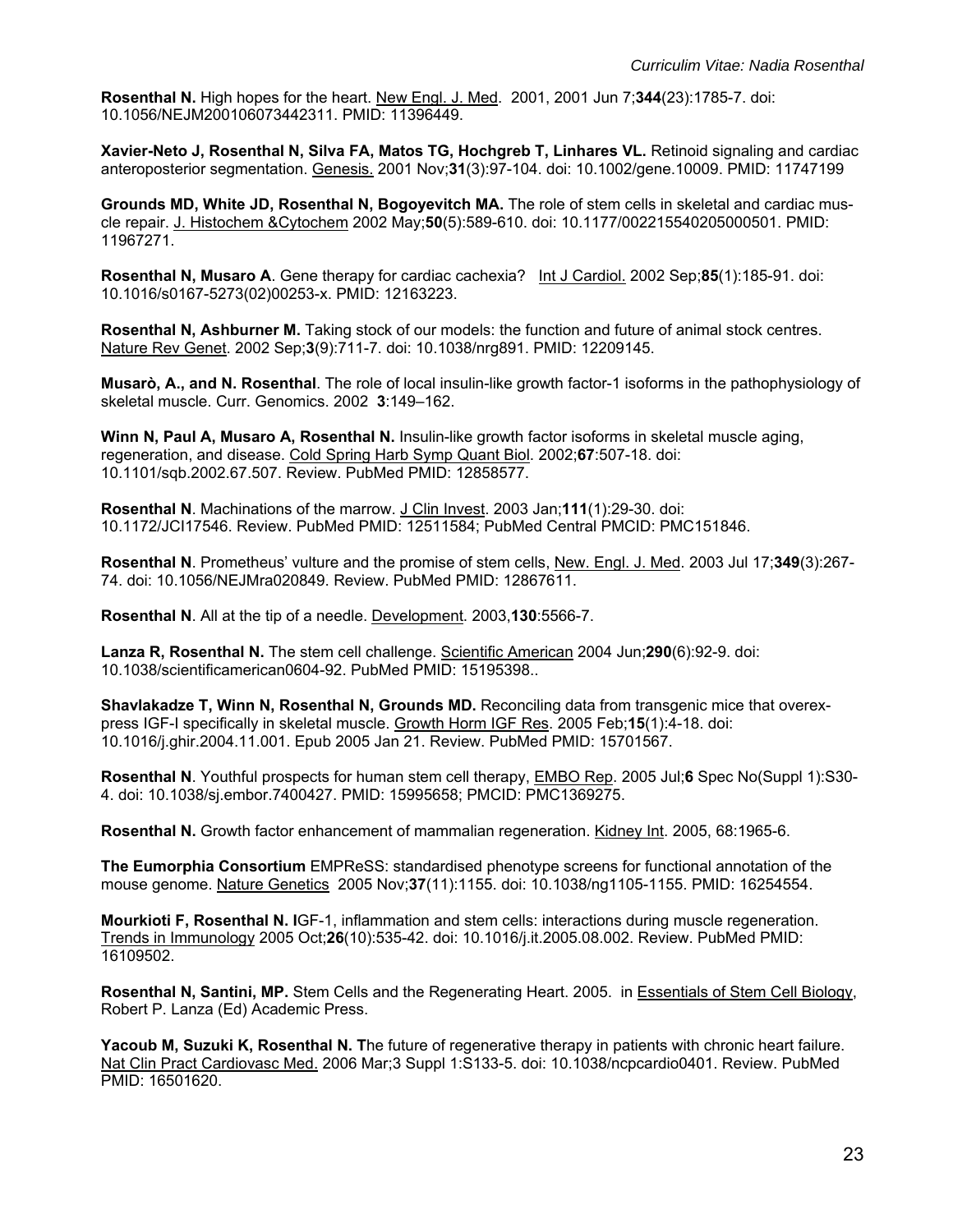**Rosenthal N, Santini MP, Musarò A**. Growth factor enhancement of cardiac regeneration. Cell Transplantation 2006;15 Suppl 1:S41-5. doi: 10.3727/000000006783982287. PMID: 16826794.

**Santini MP, Winn N, Rosenthal N.** Signaling pathways in cardiac regeneration. Novartis Foundation Symposia 2006;**274**:228-38; discussion 239-43, 272-6. doi: 10.1002/0470029331.ch14. PMID: 17019815.

**Musarò A, Dobrowolny G, Rosenthal N.** The neuroprotective effects of a locally acting IGF-1 isoform. Exp Gerontol. 2007 Jan-Feb;**42**(1-2):76-80. doi: 10.1016/j.exger.2006.05.004. Epub 2006 Jun 19. Review. PubMed PMID: 16782294.

**Batten P, Rosenthal NA, Yacoub MH.** Immune response to stem cells and strategies to induce tolerance. Philos Trans R Soc Lond B Biol Sci. 2007 Aug 29;**362**(1484):1343-56. doi: 10.1098/rstb.2007.2120. Review. PubMed PMID: 17584730; PubMed Central PMCID: PMC2440400.

**Santini MP, Lara-Pezzi E, Rosenthal N.** Regenerative medicine in cardiovascular research: of molecules, cells and scaffolds' Brit. Soc. Cardiovasc. Res. 2007 **20**: 4-12.

**Rosenthal N, Brown S.** The mouse ascending: perspectives for human-disease models. Nat Cell Biol. 2007 Sep;9(9):993-9. doi: 10.1038/ncb437. PubMed PMID: 17762889. **Klimanskaya I, Rosenthal N, Lanza R.** Derive and conquer: sourcing and differentiating stem cells for therapeutic applications. Nat Rev Drug Discov. 2008 Feb;**7**(2):131-42. doi: 10.1038/nrd2403. PMID: 18079756.

**Mourkioti F, Rosenthal N.** NF-kappaB signaling in skeletal muscle: prospects for intervention in muscle diseases. J Mol Med. 2008 Jul;**86**(7):747-59. doi: 10.1007/s00109-008-0308-4. Epub 2008 Feb 2. Review. PubMed PMID: 18246321; PubMed Central PMCID: PMC2480606.

**Schofield PN, Bubela T, Weaver T, Portilla L, Brown SD, Hancock JM, Einhorn D, Tocchini-Valentini G, Hrabe de Angelis M, Rosenthal N;** CASIMIR Rome Meeting participants**.** Post-publication sharing of data and tools. Nature 2009 Sep 10;**461**(7261):171-3. doi: 10.1038/461171a. PubMed PMID: 19741686; PubMed Central PMCID: PMC6711854.

**Vinciguerra M, Fulco M, Ladurner A, Sartorelli V, Rosenthal N**. SirT1 in muscle physiology and disease: lessons from mouse models. Dis Model Mech. 2010 May-Jun;**3**(5-6):298-303. doi: 10.1242/dmm.004655. Epub 2010 Mar 30. Review. PubMed PMID: 20354108; PubMed Central PMCID: PMC2860850.

**Vinciguerra M, Musaro A, Rosenthal N.** Regulation of muscle atrophy in aging and disease. Adv Exp Med Biol. 2010;**694**:211-33. doi: 10.1007/978-1-4419-7002-2\_15. Review. PubMed PMID: 20886766.

**Vinciguerra M, Hede M, Rosenthal N.** Comments on Point:Counterpoint: IGF is/is not the major physiological regulator of muscle mass.IGF-1 is a major regulator of muscle mass during growth but not for adult myofiber hypertrophy. J Appl Physiol. 2010 Jun;**108**(6):1829-30. doi: 10.1152/japplphysiol.00312.2010. PubMed PMID: 20527703.

**Schofield PN, Eppig J, Huala E, de Angelis MH, Harvey M, Davidson D, Weaver T, Brown S, Smedley D, Rosenthal N, Schughart K, Aidinis V, Tocchini-Valentini G, Hancock JM.** Research funding. Sustaining the data and bioresource commons. Science. 2010 Oct 29;**330**(6004):592-3. doi: 10.1126/science.1191506. PubMed PMID: 21030633.

**Smedley D, Salimova E, Rosenthal N.** Cre recombinase resources for conditional mouse mutagenesis. Methods. 2011 Apr;**53**(4):411-6. doi: 10.1016/j.ymeth.2010.12.027. Epub 2010 Dec 31. PubMed PMID: 21195764.

**Rosenthal N, Stewart C**. In search of a wide-angle perspective. Differentiation. 2012 Mar;**83**(3):iii-iv. doi: 10.1016/j.diff.2012.02.003. PubMed PMID: 22364883.

**Chandras C, Zouberakis M, Salimova E, Smedley D, Rosenthal N, Aidinis V.** CreZOO--the European virtual repository of Cre and other targeted conditional driver strains. Database (Ox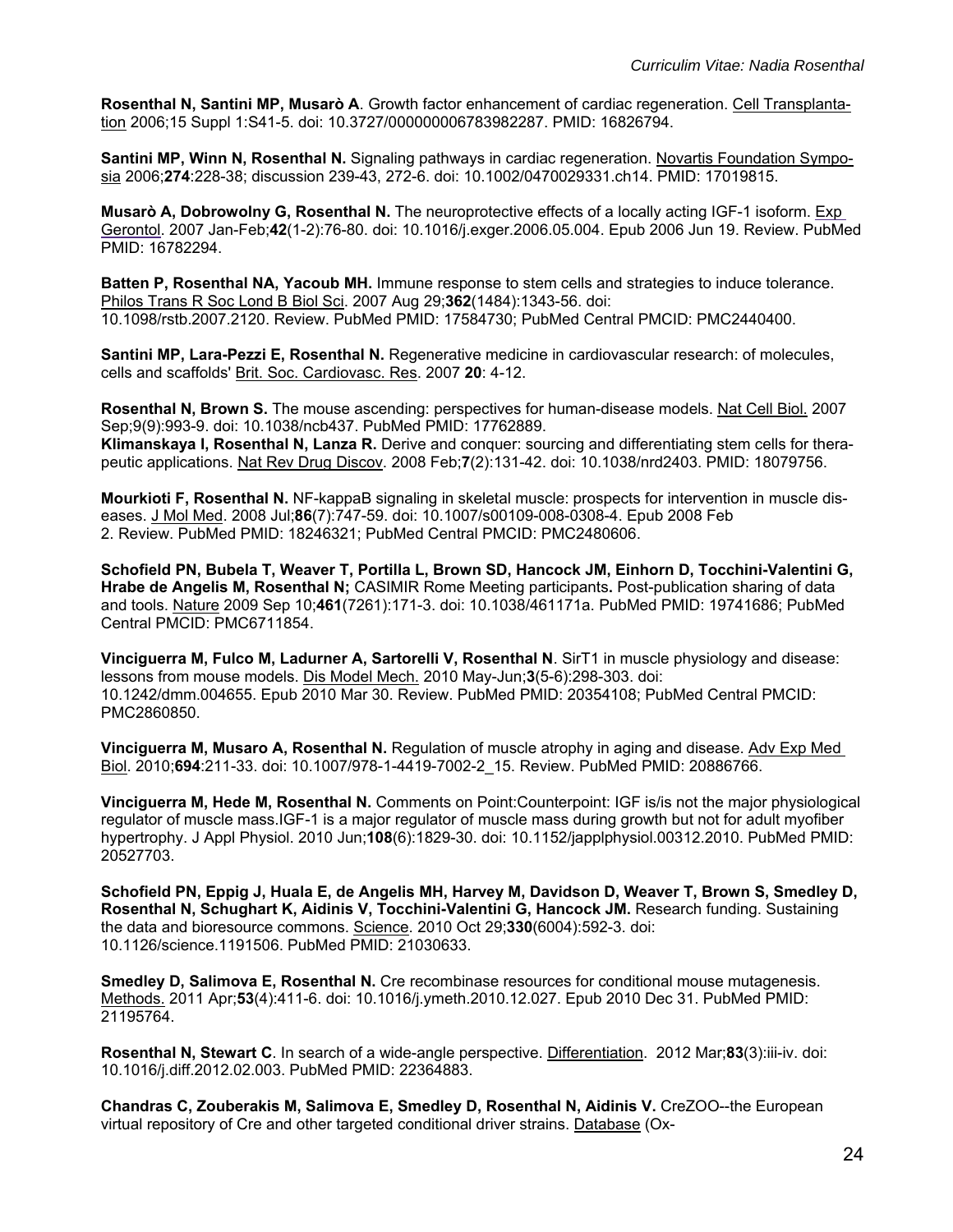ford). 2012;2012:bas029. doi: 10.1093/database/bas029. Print 2012. PubMed PMID: 22730454; PubMed Central PMCID: PMC3381224.

**Santini MP, Rosenthal N.** Myocardial Regenerative Properties of Macrophage Populations and Stem Cells. J Cardiovasc Transl Res. 2012 Oct;**5**(5):700-12. doi: 10.1007/s12265-012-9383-6. Epub 2012 Jun 9. PMID: 22684511; PMCID: PMC3447141.

**Murray SA, Eppig JT, Smedley D, Simpson EM, Rosenthal N.** Beyond knockouts: cre resources for conditional mutagenesis. Mamm Genome. 2012 Oct;**23**(9-10):587-99. doi: 10.1007/s00335-012-9430-2. Epub 2012 Aug 29. PubMed PMID: 22926223; PubMed Central PMCID: PMC3655717.

**Godwin JW, Rosenthal N.** Scar-free wound healing and regeneration in amphibians: Immunological influences on regenerative success. Differentiation 2014 Jan-Feb;**87**(1-2):66-75. doi: 10.1016/j.diff.2014.02.002. Epub 2014 Feb 22. Review. PubMed PMID: 24565918.

**Poggioli T, Sarathchandra P, Rosenthal N, Santini MP.** Intramyocardial cell delivery: observations in murine hearts. J Vis Exp. 2014 Jan 24;(83):e51064. doi: 10.3791/51064. PubMed PMID: 24513973; PubMed Central PMCID: PMC4089814.

**Forbes S, Rosenthal N.** Preparing the ground for tissue regeneration: from mechanism to therapy. Nature Med 2014 Aug;**20**(8):857-69. doi: 10.1038/nm.3653. Review. PubMed PMID: 25100531.

**Pinto AR, Godwin JW, Rosenthal N.** Macrophages in cardiac homeostasis, injury responses and progenitor cell mobilisation. Stem Cell Res. 2014 Nov;**13**(3 Pt B):705-14. doi: 10.1016/j.scr.2014.06.004. Epub 2014 Jul 9. Review. PubMed PMID: 25087895.

**Rosenthal N**, **Grounds MD.** Regenerative medicine: the challenge of translation. Editorial. Int J Biochem Cell Biol. 2014 Nov;**56**:2-3. doi: 10.1016/j.biocel.2014.10.010. Epub 2014 Oct 13. PubMed PMID: 25310902.

**Godwin J, Kuraitis D, Rosenthal N.** Extracellular matrix considerations for scar-free repair and regeneration: Insights from regenerative diversity among vertebrates. Int J Biochem Cell Biol. 2014 Nov;**56**:47-55. doi: 10.1016/j.biocel.2014.10.011. Epub 2014 Oct 18. Review. PubMed PMID: 25450455.

**Rosenthal N, Zernicka-Goetz M**. A tribute to Sir John Gurdon. Differentiation. 2014 Jul;**88**(1):1-2. doi: 10.1016/j.diff.2014.11.001. Epub 2014 Nov 20. PubMed PMID: 25455201.

**Nim HT, Boyd SE, Rosenthal N**. Systems approaches in integrative cardiac biology: Illustrations from cardiac heterocellular signalling studies. Prog Biophys Mol Biol. 2015 Jan;**117**(1):69-77. doi: 10.1016/j.pbiomolbio.2014.11.006. Epub 2014 Dec 9. PubMed PMID: 25499442.

**Cotton LM, Meilak ML, Templeton T, Gonzales JG, Nenci A, Cooney M, Truman D, Rodda F, Lynas A, Viney E, Rosenthal N, Bianco DM, O'Bryan MK, Smyth IM.** Utilising the resources of the International Knockout Mouse Consortium: the Australian experience. Mamm Genome. 2015 Apr;**26**(3-4):142-53. doi: 10.1007/s00335-015-9555-1. Epub 2015 Feb 3. PubMed PMID: 25645994.

**Tonkin J, Rosenthal N.** One small step for muscle: a new micropeptide regulates performance. Cell Metab. 2015 Apr 7;**21**(4):515-6. doi: 10.1016/j.cmet.2015.03.013. PubMed PMID: 25863244.

**Levine RA, Hagége AA, Judge DP, Padala M, Dal-Bianco JP, Aikawa E, Beaudoin J, Bischoff J, Bouatia-Naji N, Bruneval P, Butcher JT, Carpentier A, Chaput M, Chester AH, Clusel C, Delling FN, Dietz HC, Dina C, Durst R, Fernandez-Friera L, Handschumacher MD, Jensen MO, Jeunemaitre XP, Marec HL, Tourneau TL, Markwald RR, Mérot J, Messas E, Milan DP, Neri T, Norris RA, Peal D, Perrocheau M, Probst V, Pucéat M, Rosenthal N, Solis J, Schott JJ, Schwammenthal E, Slaugenhaupt SA, Song JK, Yacoub MH; Leducq Mitral Transatlantic Network**. Mitral valve disease-morphology and mechanisms. Nat Rev Cardiol. 2015 Dec;**12**(12):689-710. doi: 10.1038/nrcardio.2015.161. Epub 2015 Oct 20. Review. PubMed PMID: 26483167; PubMed Central PMCID: PMC4804623.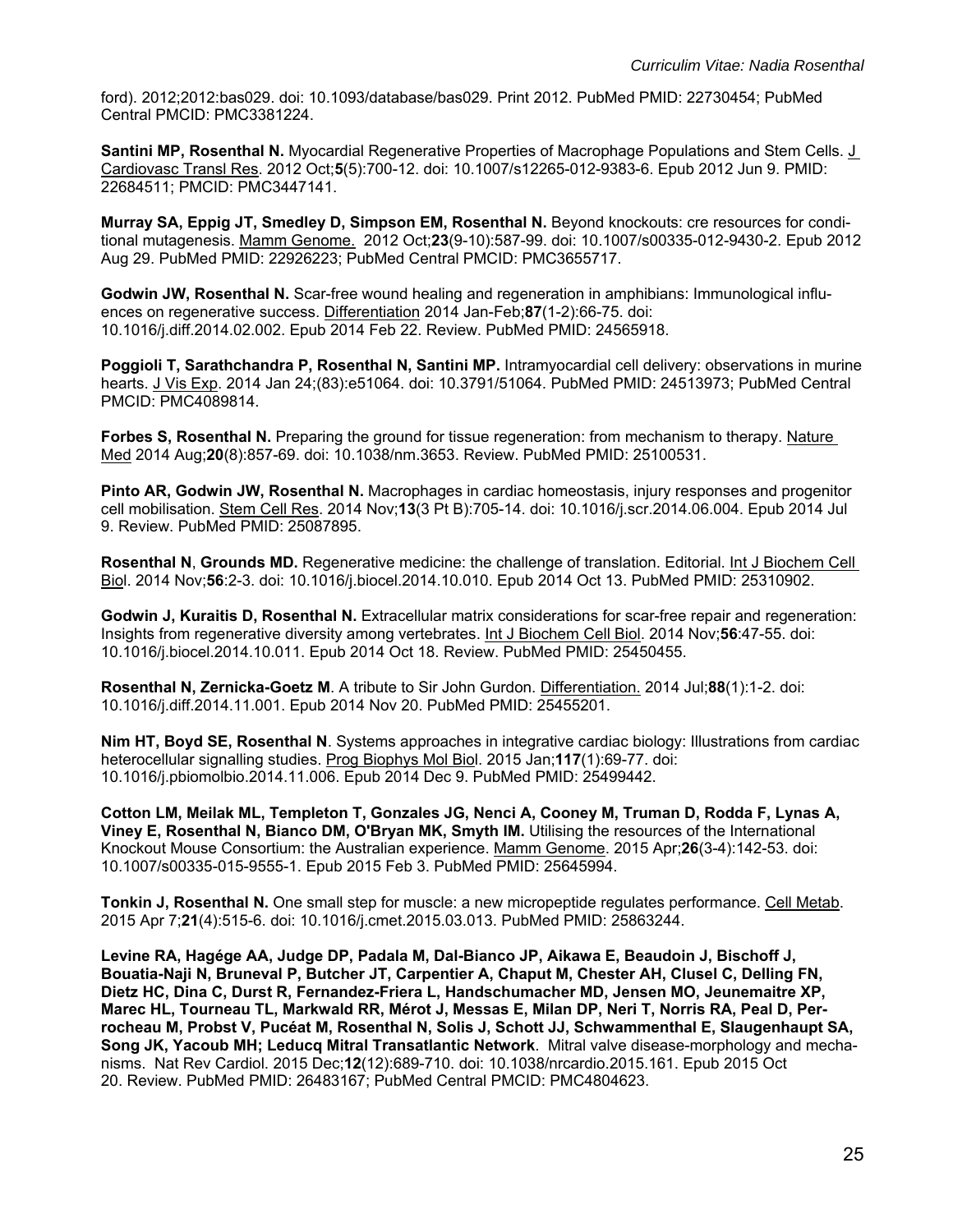**Kennedy-Lydon T, Rosenthal N.** Cardiac regeneration: epicardial mediated repair. Proceedings Biol Sci, 2015 Dec 22;**282**(1821):20152147. doi: 10.1098/rspb.2015.2147. Review. PubMed PMID: 26702046; Pub-Med Central PMCID: PMC4707759.

**Sattler S, Rosenthal N.** The neonate versus adult mammalian immune system in cardiac repair and regeneration. Biochim Biophys Acta. 2016 Jul;**1863**(7 Pt B):1813-21. doi: 10.1016/j.bbamcr.2016.01.011. Epub 2016 Jan 20. Review. PubMed PMID: 26801961.

**Furtado MB, Nim HT, Boyd SE, Rosenthal NA.** View from the heart: cardiac fibroblasts in development, scarring and regeneration. Development. 2016 **143**(3):387-97. doi: 10.1242/dev.120576. PubMed PMID: 26839342.

**Godwin JW, Pinto AR, Rosenthal NA.** Chasing the recipe for a pro-regenerative immune system. Semin Cell Dev Biol. 2016 pii: S1084-9521: 30246-4.

**Furtado MB, Costa MW, Rosenthal NA.**The cardiac fibroblast: Origin, identity and role in homeostasis and disease. Differentiation. 2016, **92**(3):93-101. doi: 10.1016/j.diff.2016.06.004. PubMed PMID: 27421610.

**Badylak S, Rosenthal N**. Regenerative medicine: are we there yet? npj Regenerative Medicine 2017 Jan 5;**2**:2. doi: 10.1038/s41536-016-0005-9. PMID: 29302339; PMCID: PMC5677957.

**Rosenthal N, Badylak S**. Regenerative medicine: today's discoveries informing the future of medical practice. npj Regenerative Medicine 2016 Jun 9;**1**:16007. doi: 10.1038/npjregenmed.2016.7. PMID: 29302335; PMCID: PMC5744713.

**Liu ET, Bolcun-Filas E, Grass DS, Lutz C, Murray S, Shultz L, Rosenthal N.** Of mice and CRISPR: The post-CRISPR future of the mouse as a model system for the human condition. EMBO Rep. 2017 Feb;**18**(2):187-193. doi: 10.15252/embr.201643717. PubMed PMID: 28119373; PubMed Central PMCID: PMC5286389.

**McLellan MA, Rosenthal NA, Pinto AR** (2016). Cre-loxP mediated recombination: General principles and experimental considerations. Current Protocols in Mouse Biology **7**(1):1-12. doi: 10.1002/cpmo.22. PubMed PMID: 28252198.

**Rosenthal N.** A Guardian of the Heartbeat. N Engl J Med. 2017, **377**(1):84-86. doi: 10.1056/NEJMcibr1705327. PMID: 28679094.

**Sattler S, Fairchild P, Watt FM, Rosenthal N, Harding SE.** The adaptive immune response to cardiac injurythe true roadblock to effective regenerative therapies? NPJ Regen Med. 2017 Jun 19;**2**:19. doi: 10.1038/s41536-017-0022-3. PMID: 29302355; PMCID: PMC5677967.

**Kennedy-Lydon T and Rosenthal N.** Cardiac regeneration – all work and no repair? Science Transl. Med 2017 Mar 29;**9**(383). doi: 10.1126/scitranslmed.aad9019. Review. PubMed PMID: 28356512.

**Yucel N, Chang AC, Day JW, Rosenthal N, Blau** HM. Humanizing the mdx mouse model of DMD: the long and the short of it. NPJ Regen Med. 2018, **3**:4. doi: 10.1038/s41536-018-0045-4. PubMed PMID: 29479480; PubMed Central PMCID: PMC5816599.

**Forte E, Furtado MB, Rosenthal N**. The intersitium in cardiac repair: role of the imune-stromal cell interplay. Nature Rev Cardiology. 2018. Oct;**15**(10):601-616. doi: 10.1038/s41569-018-0077-x. PubMed PMID: 30181596.

**Lavine KJ, Pinto AR, Epelman S, Kopecky BJ, Clemente-Casares X, Godwin J, Rosenthal N, Kovacic JC.** The Macrophage in Cardiac Homeostasis and Disease: JACC Macrophage in CVD Series (Part 4). J Am Coll Cardiol. 2018 Oct 30;**72**(18):2213-2230. doi: 10.1016/j.jacc.2018.08.2149. PubMed PMID: 30360829; PubMed Central PMCID: PMC6209119.